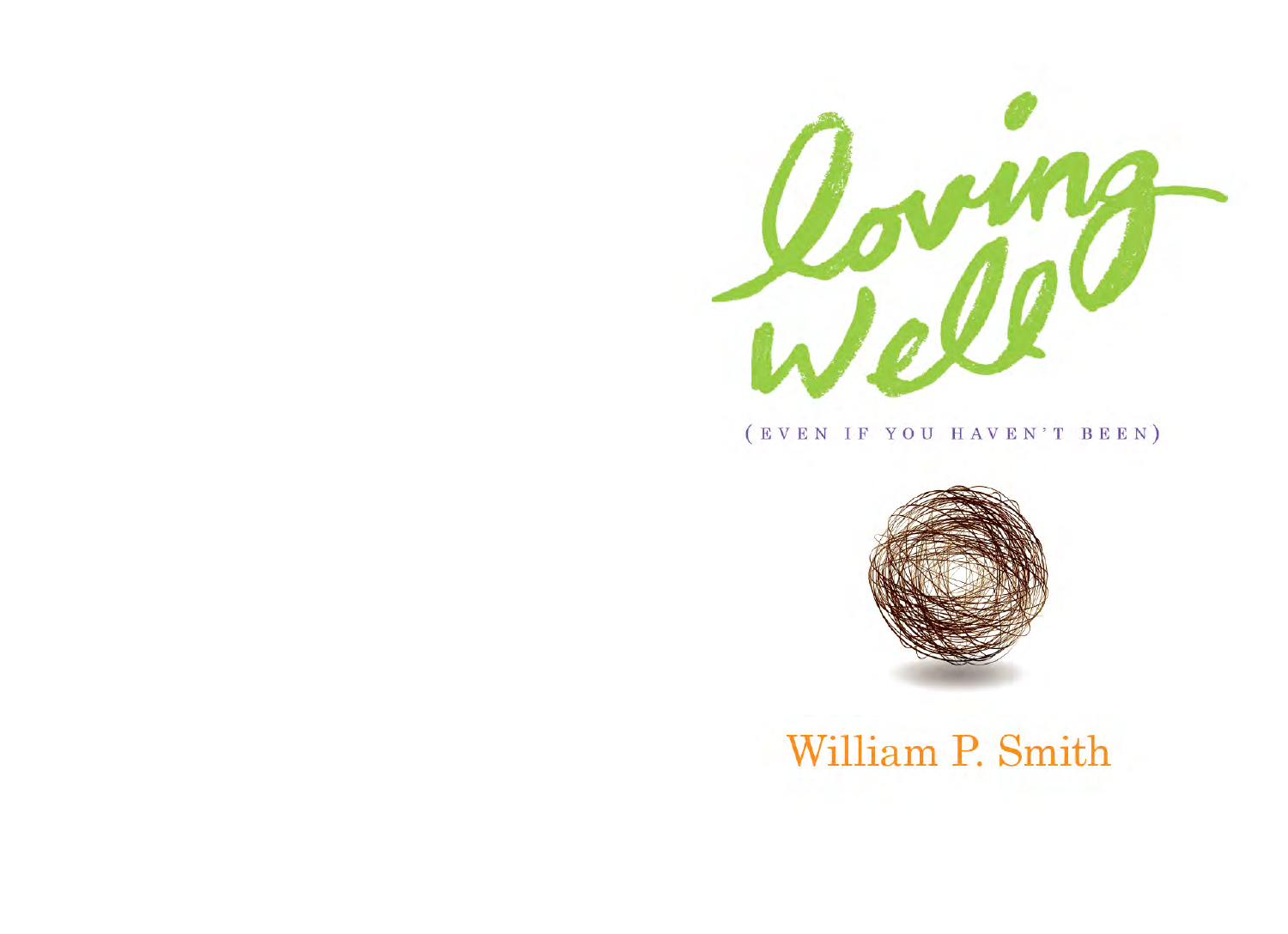# Loving Well

### (Even If You Haven't Been)

### WILLIAM P. SMITH

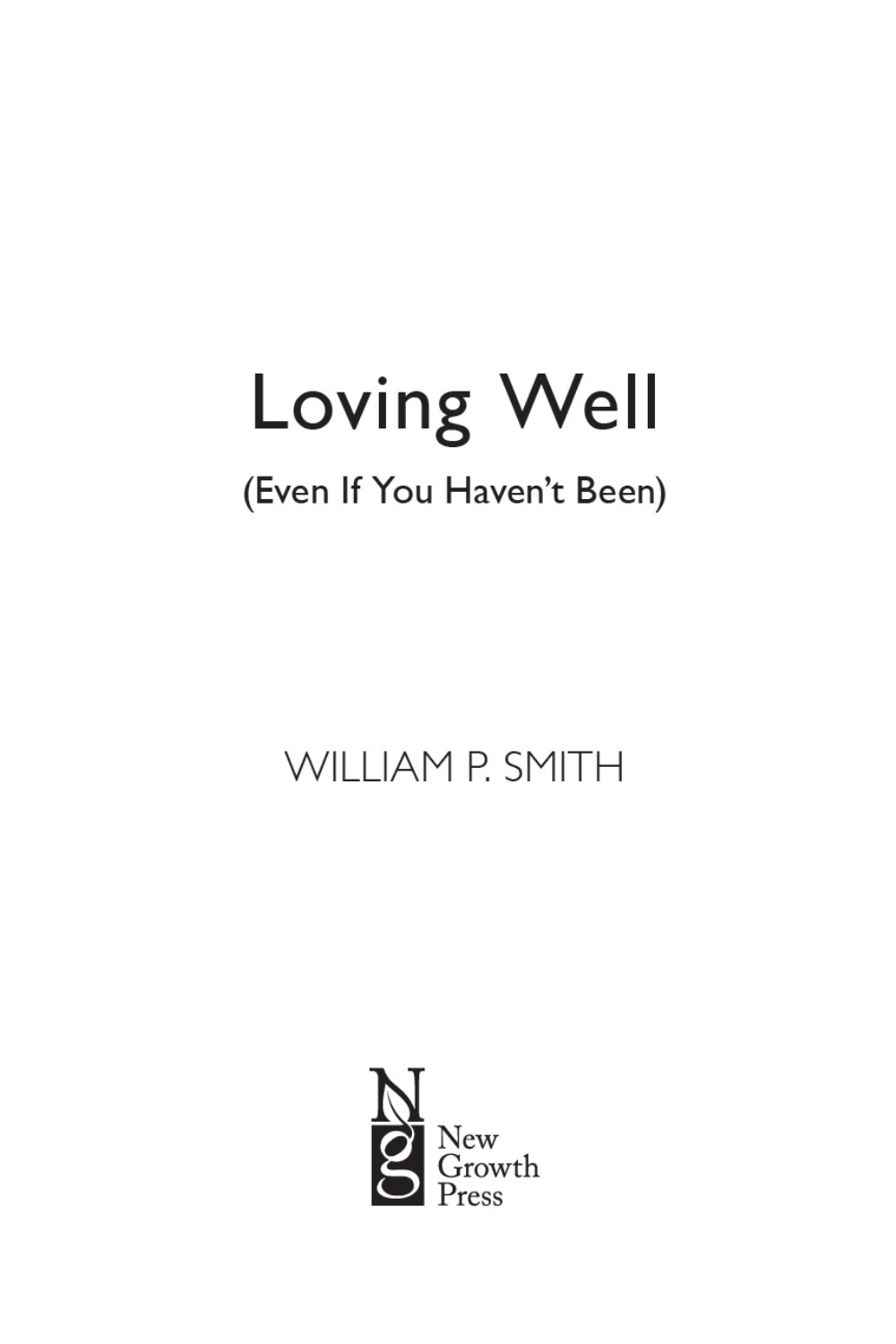New Growth Press, Greensboro, NC 27404 www.newgrowthpress.com Copyright © 2012 by William P. Smith. All rights reserved. Published 2012.

Scripture quotations are from The Holy Bible, English Standard Version®  $(ESV<sup>®</sup>)$ , copyright  $© 2001$  by Crossway, a publishing ministry of Good News Publishers. Used by permission. All rights reserved.

Scripture quotations marked NIV are taken from the *Holy Bible, New International Version*®, NIV®. Copyright © 1973, 1978, 1984 by International Bible Society. Used by permission of Zondervan. All rights reserved.

Scripture quotations marked NASB are taken from the *New American Standard Bible, ©* Copyright 1960, 1962, 1963, 1968, 1971, 1972, 1973, 1975, 1977, 1995 by The Lockman Foundation. Used by permission.

Scripture quotations marked MSG are taken from *THE MESSAGE*. Copyright © by Eugene H. Petersen 1993, 1994, 1995, 1996, 2000, 2001, 2002. Used by permission of NavPress Publishing Group.

Cover Design: Brandon Hill Design, bhilldesign.com Interior Design and Typesetting: North Market Street Graphics, Lancaster, PA

ISBN-13: 978-1-936768-29-5 ISBN-10: 1-936768-29-1

Library of Congress Cataloging-in-Publication Data

 Smith, William P., 1965– Loving well : (even if you haven't been) / William P. Smith. p. cm. Includes bibliographical references (p. 253) and index. ISBN-13: 978-1-936768-29-5 (alk. paper) ISBN-10: 1-936768-29-1 (alk. paper) 1. Love—Religious aspects—Christianity. I. Title. BV4639.S636 2012 241'.4—dc23 2011034484

Printed in the United States of America

19 18 17 16 15 14 13 12 1 2 3 4 5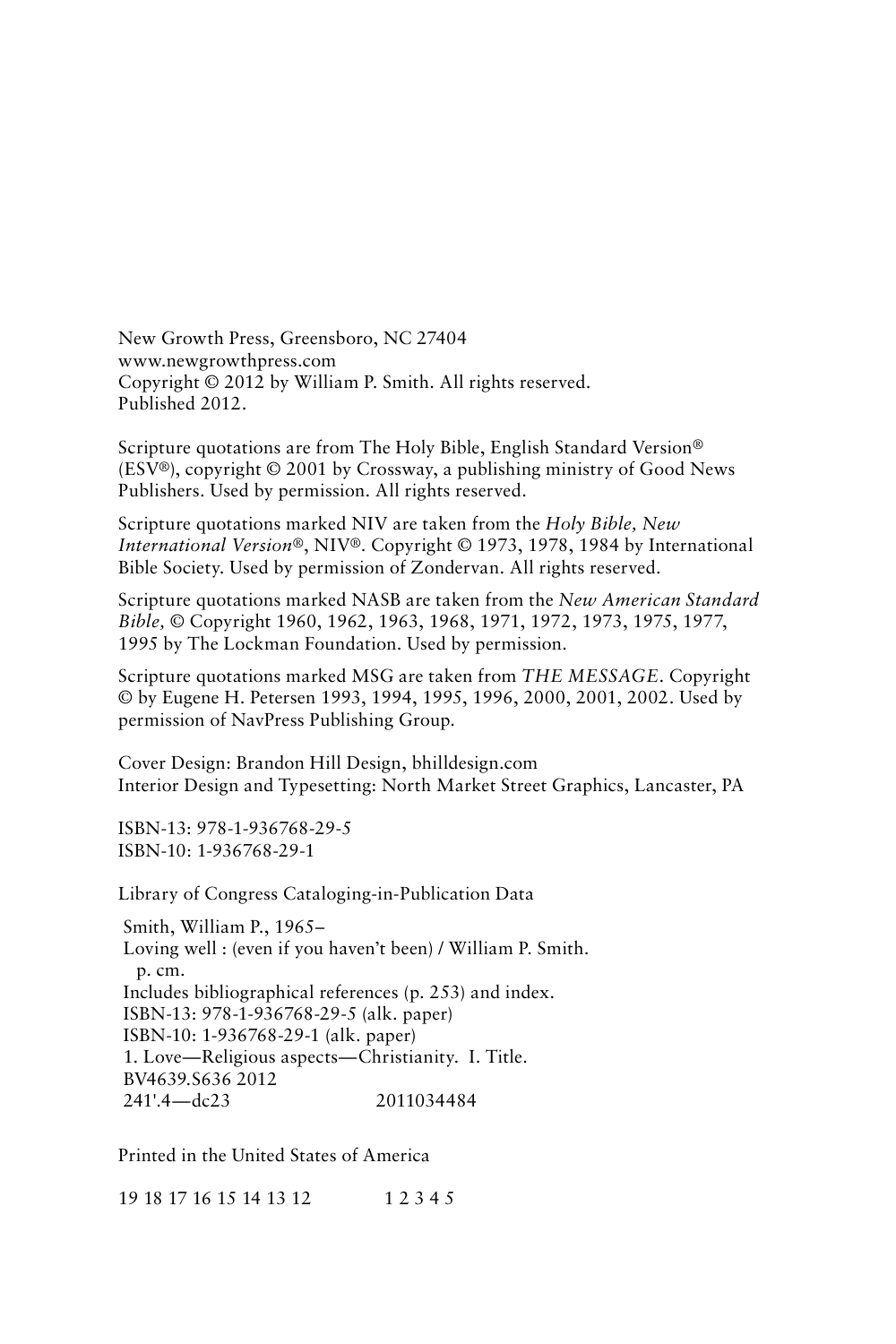To all those who have taught me so much by gifting me with their love, beginning with the One who loved me first.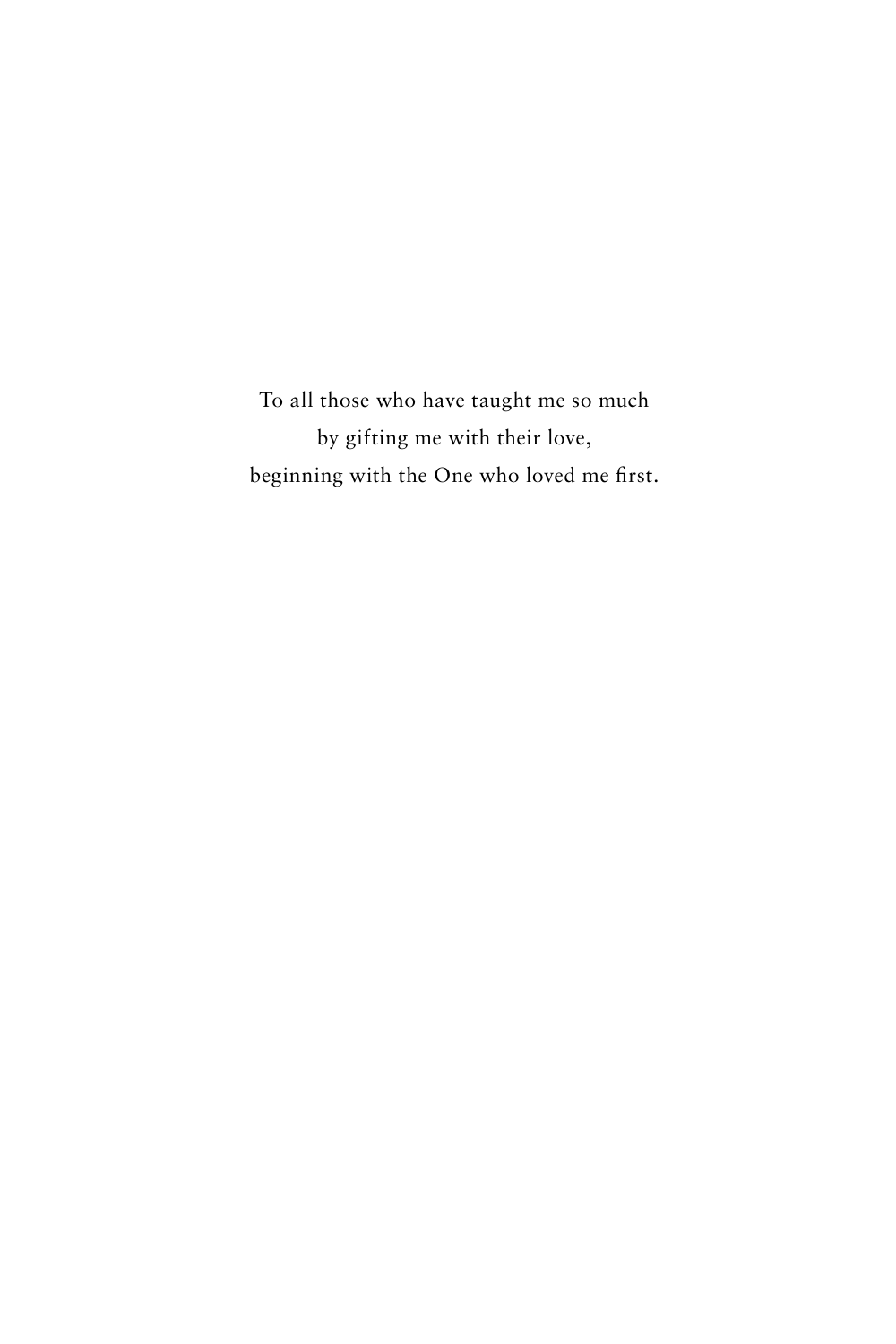### Acknowledgments

Over the years, I've been privileged to live with slightly fewer than forty different people. That creates a hassle when an employer wants to run a background check, but it's been glorious when it comes to showing me the many facets of love.

Among those who have welcomed me not only into their homes, but also into their lives, are my family of origin (William and Birute Smith, Genie Barry, and Audra Stuart), all the members of the "Brotherhood," Scott and Gretchen Schwartzman, Brent Ellison, the guys from the West Philly ministry houses, John and Becca Hagerty, Bill and Lona DeHeer, along with my wife, Sally, and our three children: Cassie, Timmy, and Daniel. Thank you all for loving me and putting up with me.

Thank you also to the many people and places who invited me to try this material on their people: Redeemer Presbyterian Church of New Orleans, Louisiana; Oakland International Fellowship and Pittsburgh Chinese Church Oakland in western Pennsylvania; Bethel Baptist Church in Wilmington, Delaware; Harvey Cedars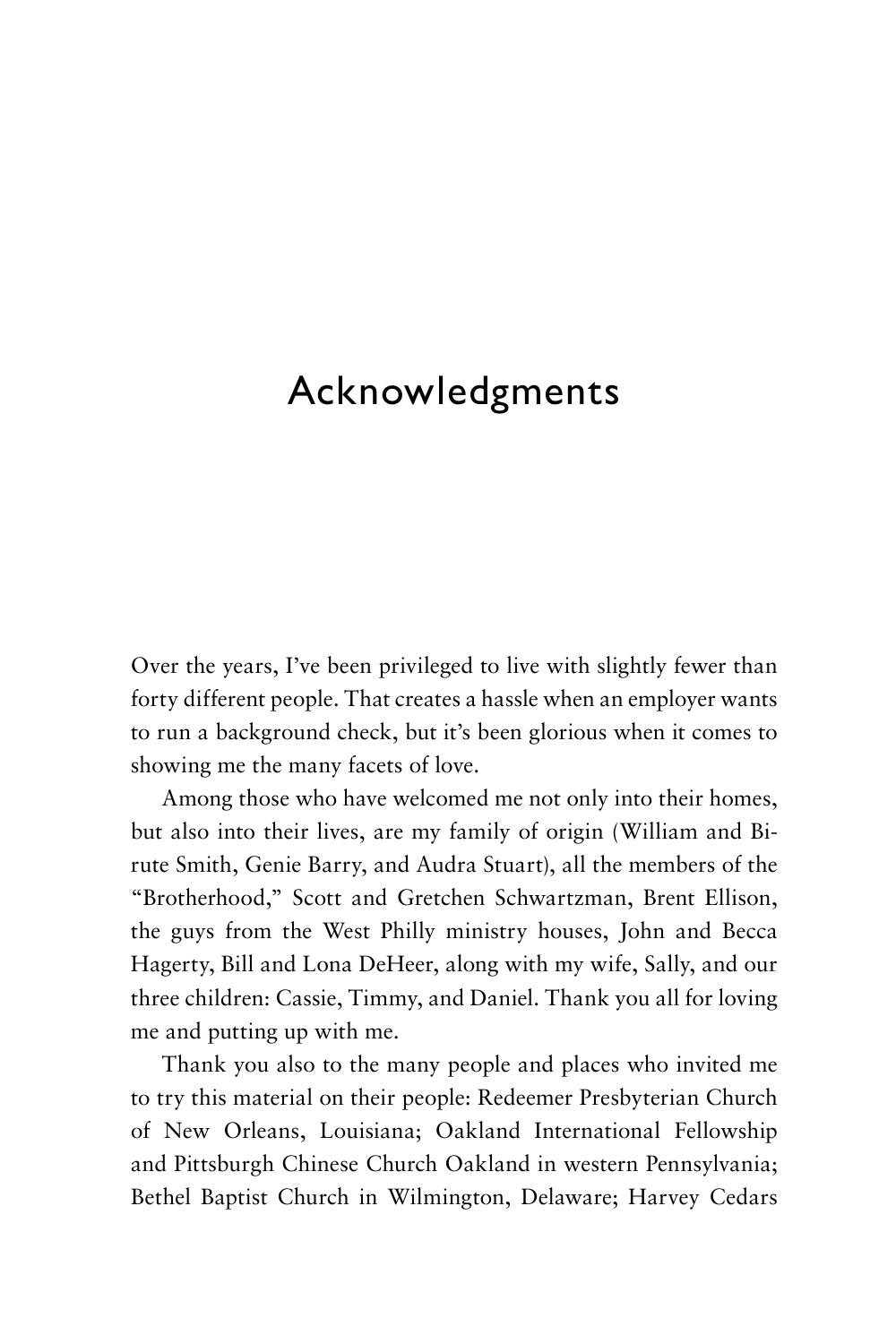Bible Conference on the coast in New Jersey; Perish No More in Lancaster, Pennsylvania; and the Community Evangelical Church in Elverson, Pennsylvania.

Thank you especially to Chelten Baptist Church in Dresher, Pennsylvania, for not only allowing me to test run some of the book, but also for encouraging me to make the time to put these thoughts down in written form. Extra thanks to my lead pastor and friend, Andy Hudson, who continues to believe that my writing adds to our ministry rather than takes me away from it. I love partnering with you, brother!

My thanks to another friend, Karen Teears, President of New Growth Press, who also continues to believe in me and work with me.

I am deeply grateful for the editorial input I received. My friends Fred and Jayne Bahrenberg gave extensive and encouraging feedback on an early draft. Sally Smith went the second mile literally as she worked through the manuscript twice.

As senior editor at New Growth Press, Barbara Juliani wore many hats, encouraging and challenging me as well as shepherding the project through its various stages.

I am deeply grateful to my editor, Jeff Gerke, who helped me rescue the good pieces of this book out of the mire I presented to him. He has that rare gift of being able to say "Your baby is ugly" without being offensive, while giving clear direction for what to do to improve it. Thanks too to Irene Stoops who cleaned up the final copy making it more readable. It goes without saying that the mistakes and bad decisions still in it are entirely my own.

This book belongs to all of you in a special way.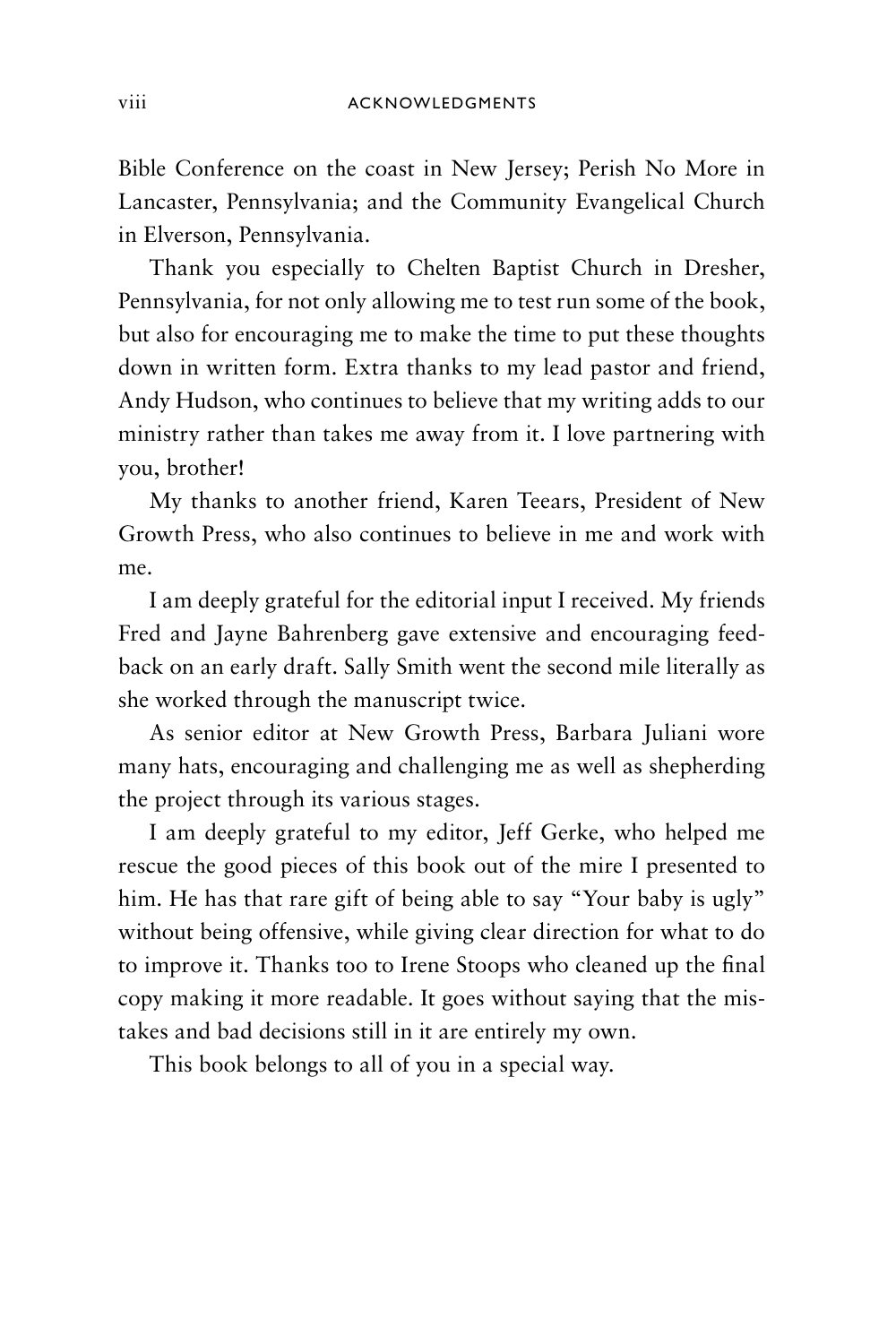"By this all people will know that you are my disciples, if you have love for one another."

—Jesus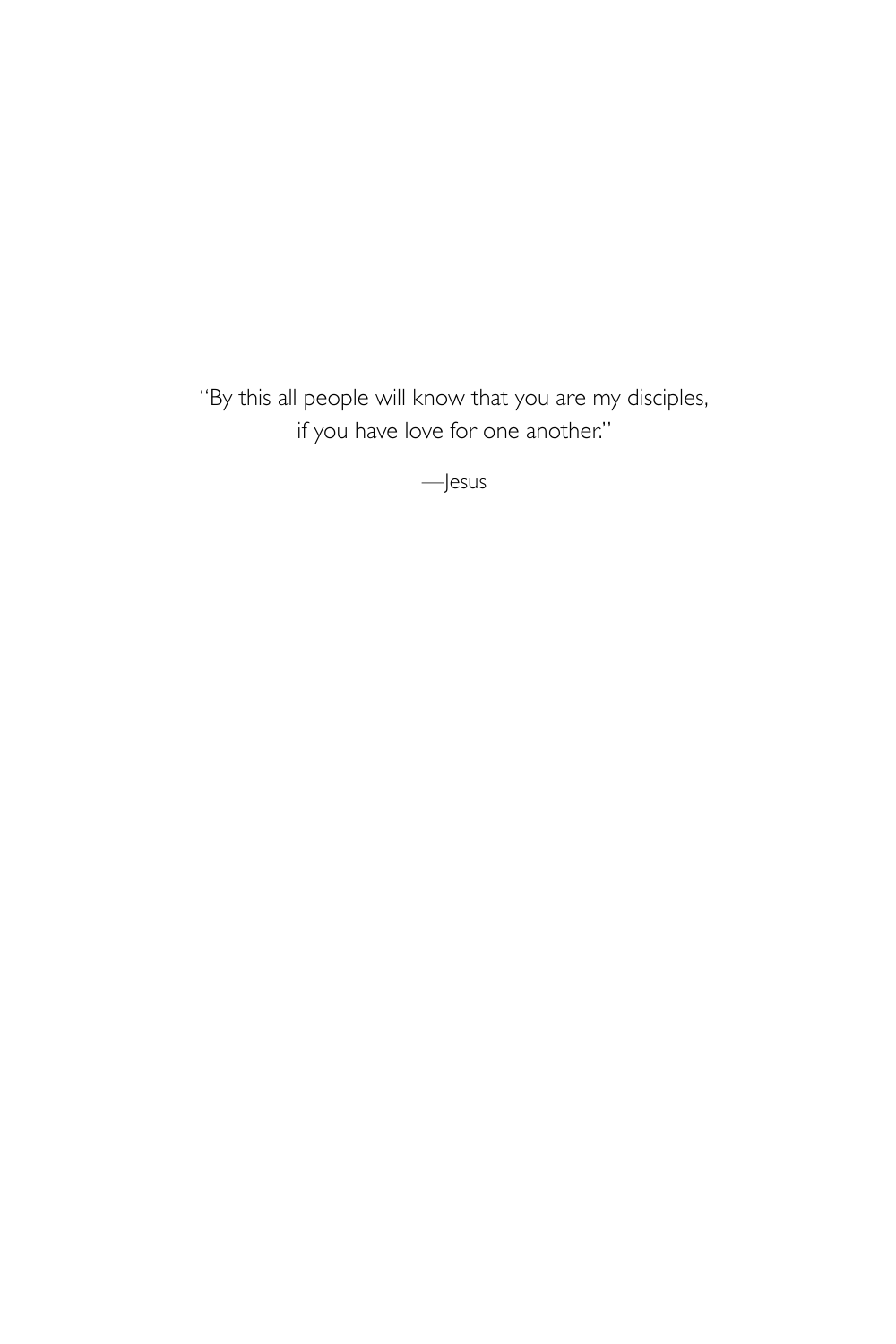### **Contents**

| <b>ACKNOWLEDGMENTS</b>                                   | VII          |
|----------------------------------------------------------|--------------|
| INTRODUCTION: Escaping an Empty Way of Life              | xiii         |
|                                                          |              |
| PART I: Love That Responds to a Broken World             | $\mathbf{1}$ |
| 1. Comforting Love: Running to Those Who Are Suffering   | 3            |
| 2. Sympathetic Love: Taking on Each Other's Sorrows      | 17           |
| 3. Struggling Love: Confessing Our Temptations to        |              |
| Each Other                                               | 33           |
| 4. Forgiving Love: Covering a Multitude of Sins          | 50           |
| 5. Longsuffering Love: Patiently Bearing with Each Other | 68           |
|                                                          |              |
| PART II: Love That Reaches Out to Build Others Up        | 83           |
| 6. Partnering Love: Working Together to Care for         |              |
| Each Other                                               | 85           |
| 7. Pursuing Love: Shepherding Each Other                 | 100          |
| 8. Communicating Love: Talking with Each Other           | 116          |
| 9. Serving Love: Helping Each Other                      | 129          |
| 10. Providing Love: Meeting Physical Needs               | 148          |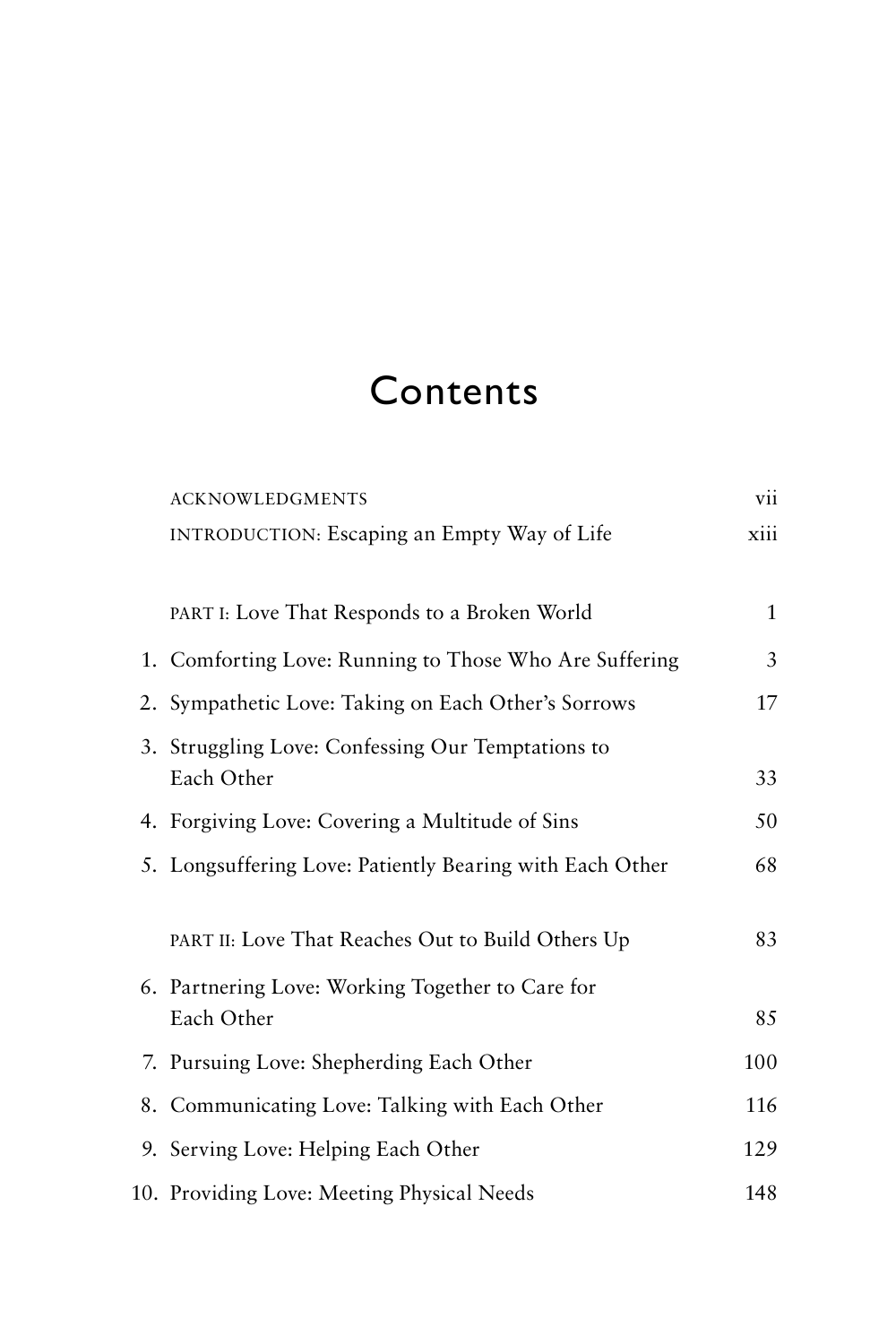xii contents

| PART III: Love That Enjoys Heaven on Earth              | 165  |
|---------------------------------------------------------|------|
| 11. Welcoming Love: Greeting Each Other                 | 167  |
| 12. Humble Love: Submitting to Each Other               | 183  |
| 13. Celebrating Love: Rejoicing with Each Other         | 198  |
| 14. Peaceful Love: Living Harmoniously with Each Other  | 214  |
| 15. Hospitable Love: Showing Kindness without Grumbling | 230  |
|                                                         |      |
| <b>AFTERWORD: Guaranteed to Love</b>                    | 247  |
| <b>NOTES</b>                                            | 2.53 |
| <b>INDEX OF SCRIPTURE</b>                               | 2.57 |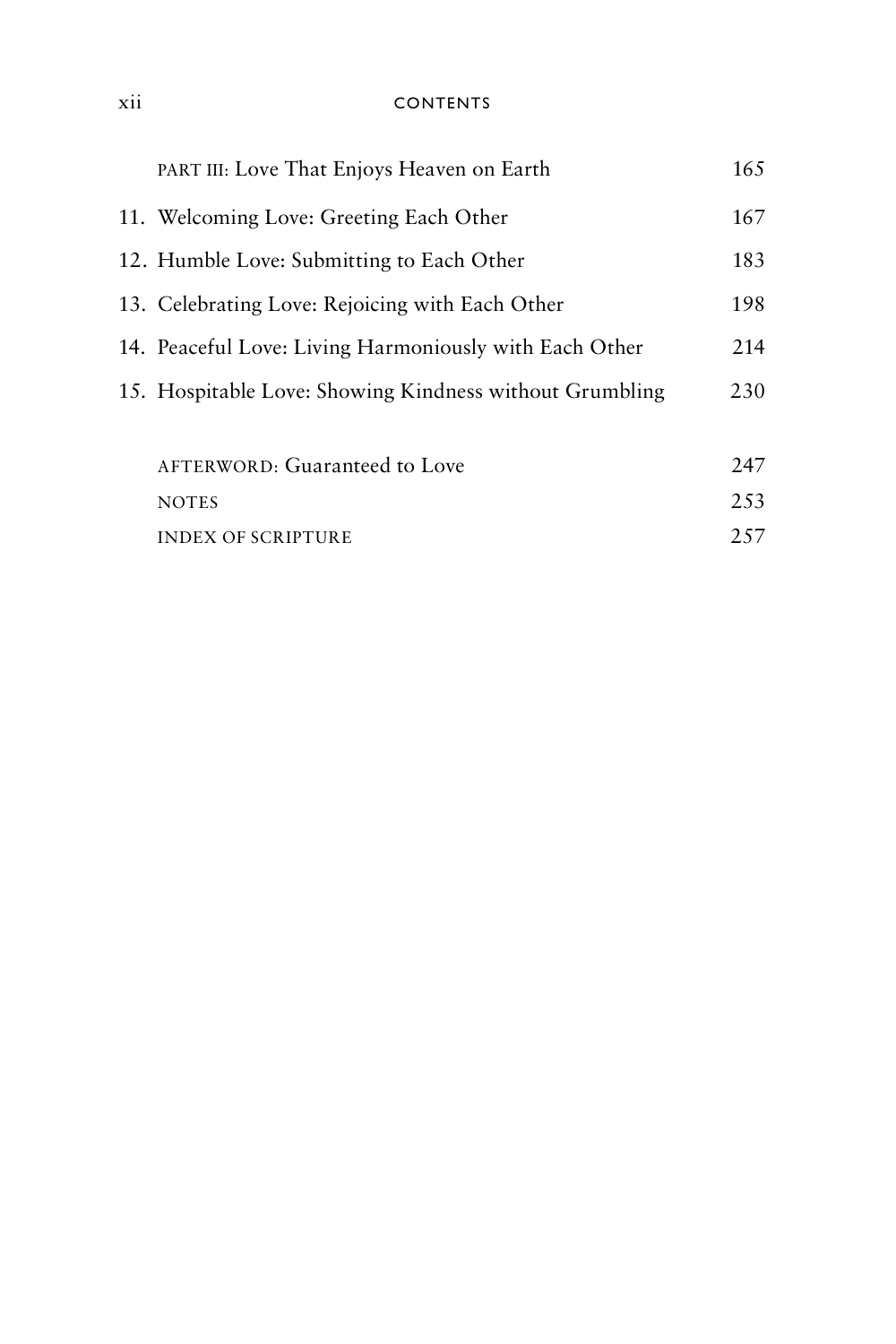#### introduction

### Escaping an Empty Way of Life

I stood outside, shivering in the cold, "talking" to God. *Venting* would be the more honest description. I had just thrown down the papers I was working on and stalked out of the room after unloading on one of my children, who had been repeatedly interrupting me every few minutes. My parting words were, "I am so frustrated right now. It doesn't matter what I say or do, you don't get it. It doesn't matter if I speak gently to you. It doesn't matter if I ignore you. It doesn't matter if I explode! You just keep coming. I don't know what to do with you."

I hate those times. I have no interest in verbally bashing my kids, making them feel like I'm never satisfied with them. And yet, I also don't want them to grow up believing that the world is all about them. What I'd just done wasn't terribly loving (I get that), but in that moment I didn't have any idea what else to do, so I ended up doing something that broke down the relationship instead of building it.

Ever been there? That place where, despite the fact that you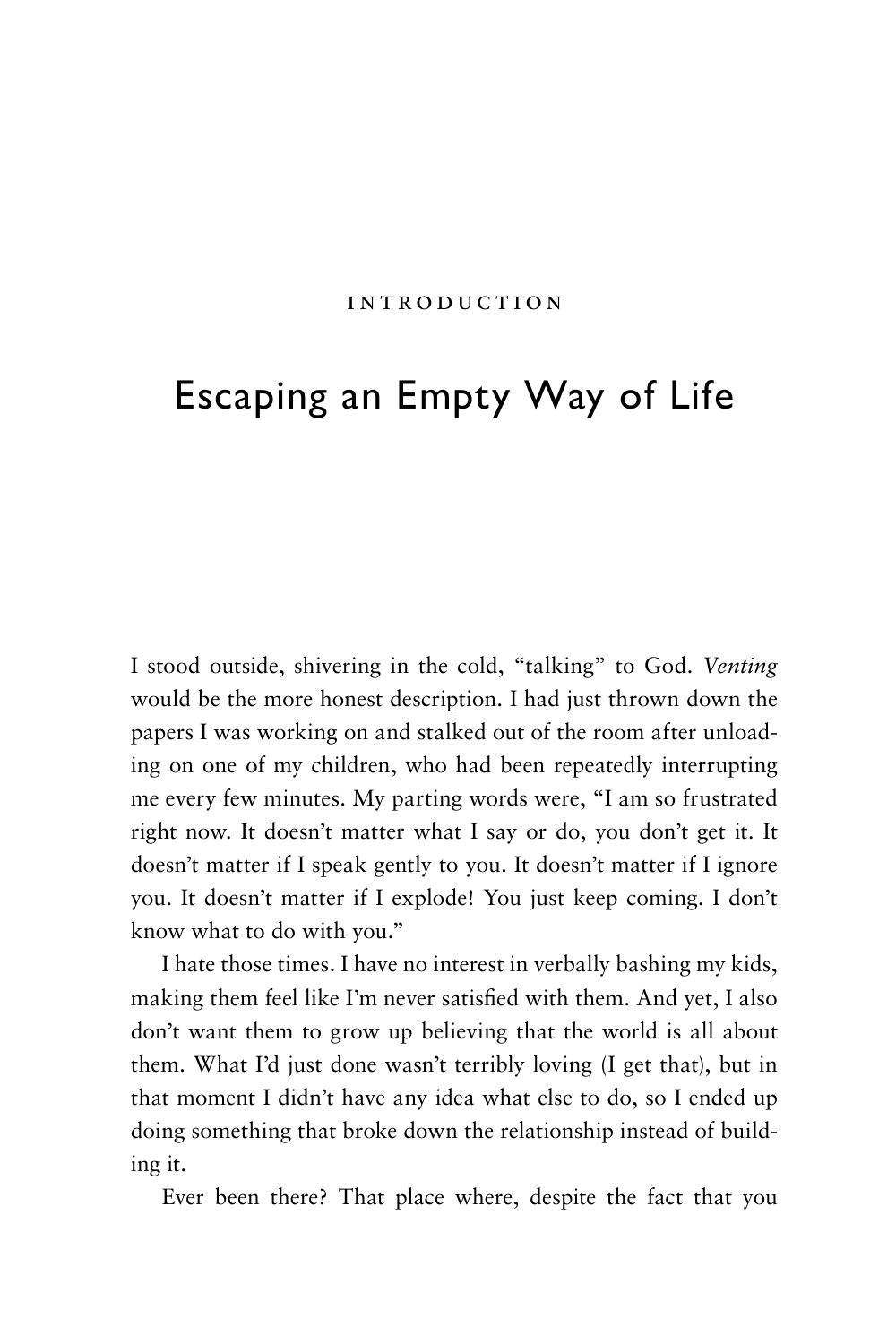xiv introduction

really do want to love the people around you, somehow it all goes south? Either you do something to shred the friendship or you face something you don't know how to handle. You've tried everything you do know, and nothing seems to help. As a pastoral counselor, I have lots of friends who share those feelings.

Friends like Tasha and Maurice. Tasha is unhappy with her job and would really rather stay home with the baby, only they can't afford to have her do that. So every time she comes home, she complains to Maurice about how bad work was.

Maurice, however, doesn't know what to do with her complaints. His preferred role of being the funny, lighthearted guy just doesn't seem to work like it used to with her. So he prefers to switch on the TV during dinner and watch it into the night, or play card games with her, or do some other activity that safely insulates him from an intimidating conversation.

She likes him, but feels alone and abandoned. So guess what she does about her loneliness? She complains about it, adding it to the complaints about her job. And when she complains, he feels more helpless and confused, so he finds new ways to ignore her. And 'round and 'round they go. You wouldn't say he's a bad man or she's a miserable woman, but they don't know how to engage each other in a helpful way.

Most of the time, my friends and I don't set out trying to hurt anyone, especially those we really care about. We're relational creatures, made in the image of the great communal, three-in-one God. We long for relationships. Intentionally undermining our closest relationships would be counterproductive to our whole nature and desire. And yet we do just that. We watch them slip through our fingers—or worse, we see ourselves actively poisoning them simply by doing what feels right in the moment.

Because you've picked up this book, you probably know what broken relationships feel like. You see yourself damaging your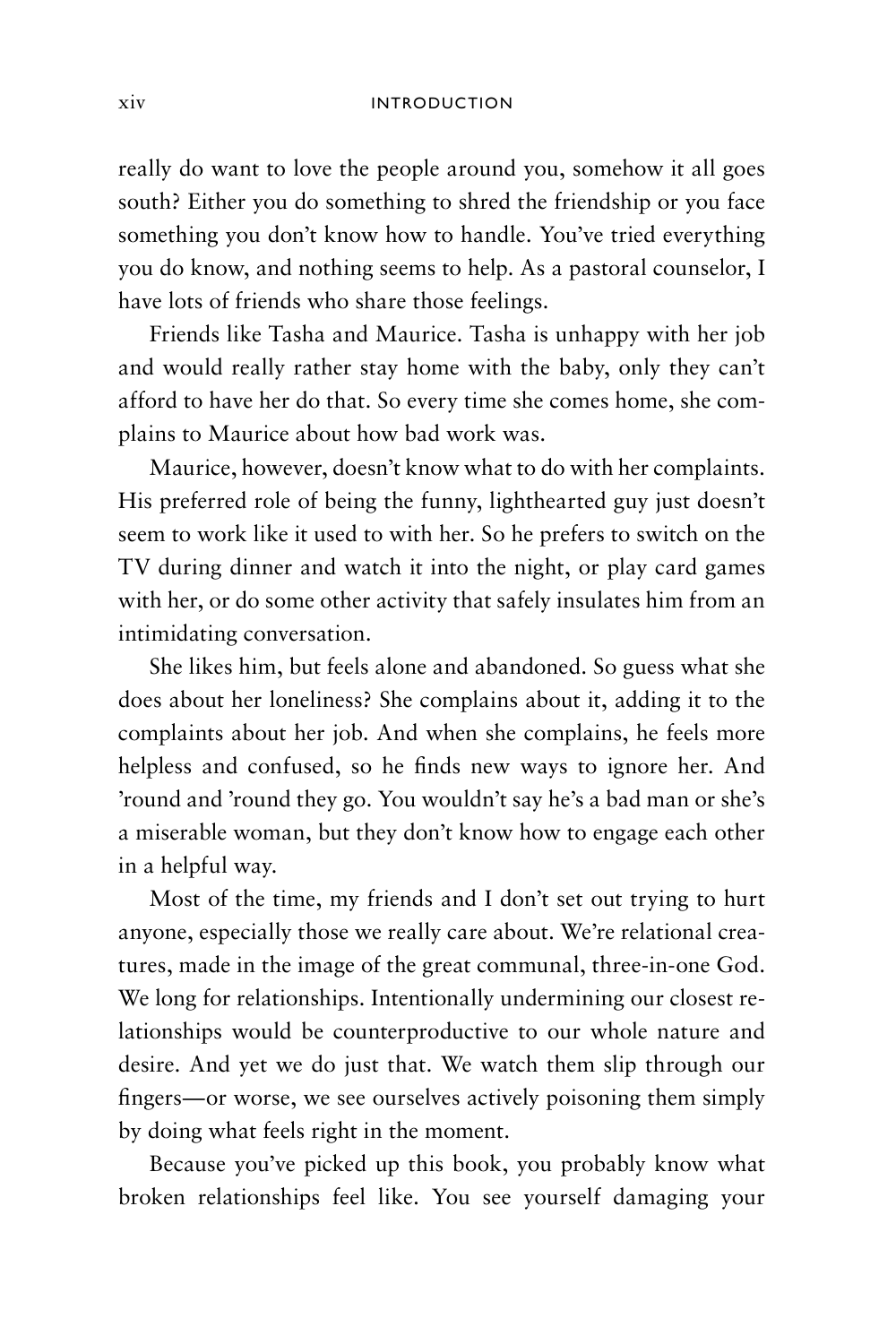#### introduction xv

closest friendships or not knowing how to bring healing when someone else harms them. Sometimes these unhealthy patterns and reactions can feel so natural that you don't even think about how they came about. You might not even realize how many of them you've adopted from other people. You may only be aware that, in the moment, the strategy seems to get you what you want.

Patrice pulls away from situations she doesn't like by withdrawing from people and refusing to talk to them. Her reaction makes complete sense when you learn that for her whole life she witnessed her father controlling her mother with the silent treatment. You probably wouldn't be too surprised to discover that this was the example he had while growing up in *his* home. Each generation learned how to relate to others from the generation before, even if those ways soured the closest relationships they had.

We are all fully responsible for the ways we mistreat each other, *and* we have all learned from the bad examples we've had. Nature (your own sinful inclinations) and nurture (the things you've experienced from others) join forces to undermine your relationships. They produce what the apostle Peter refers to as "the empty way of life handed down to you from your forefathers" (1 Peter 1:18, niv).

Some people have more "empty way of life" quotient than others, but every person has embraced a legacy of emptiness—patterns of relating that seem right in the moment, but that ultimately tear friendships apart. These patterns are truly insane. What else can you call it when you repeatedly engage your children, spouse, parents, or friends in the same destructive ways even though you realize you're driving them away?

For someone like Patrice, the empty ways she deals with are primarily identified by the ongoing presence of evil. People in those positions experienced an aggressive negative relational style and had to react to it. Some become comfortable adopting the model as their own by taking the junkyard dog approach. They relate to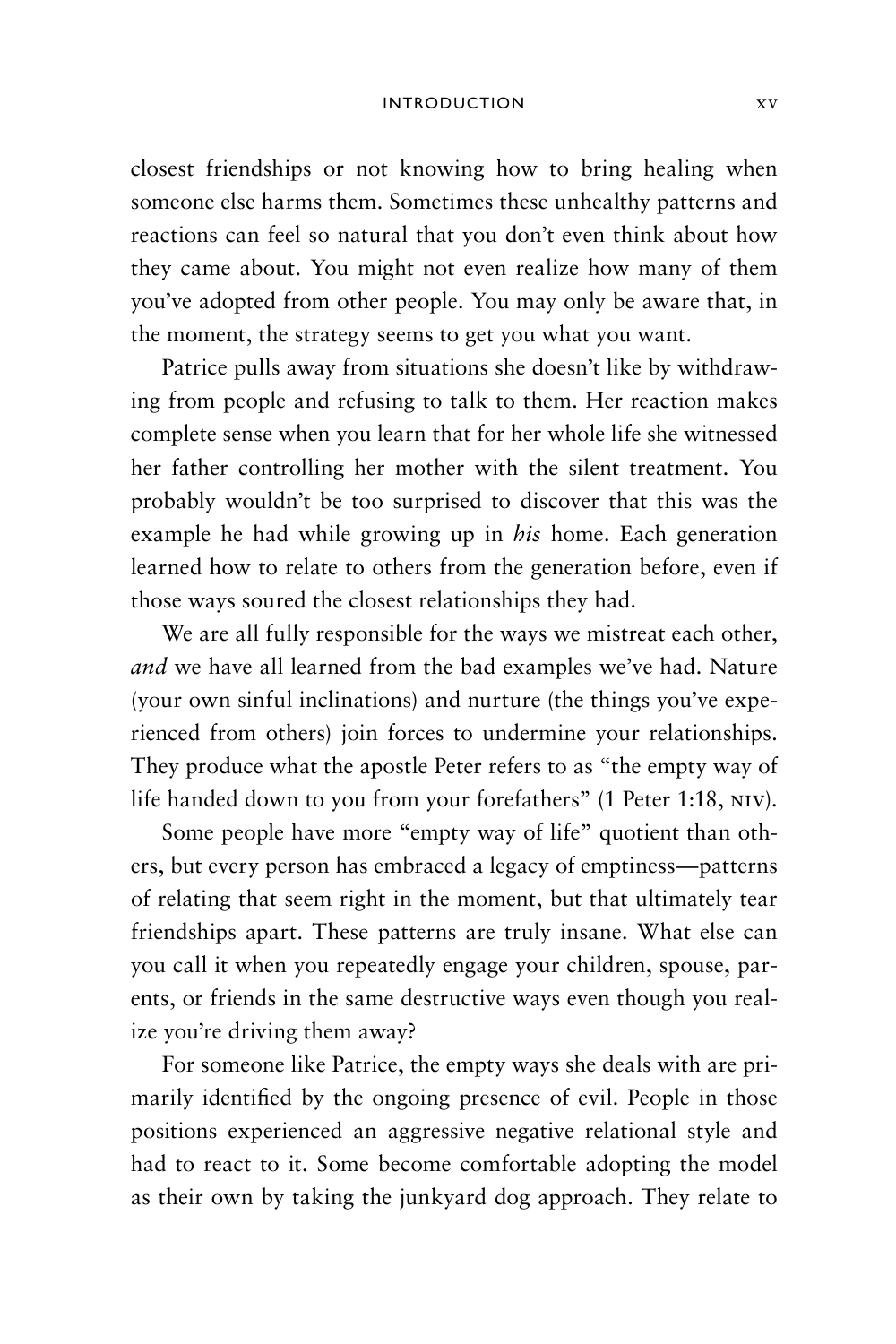xvi INTRODUCTION

others with the belief that, "If what wins arguments and protects me in this family is being loud, sarcastic, or insulting, then I will be the loudest, meanest, most caustic person in the room!" Others who have no interest in competing at that level develop self-protective strategies that keep everyone else at arm's length.

Empty ways of life, however, are not always defined by the active presence of evil. Just as often they are characterized by the *absence* of positive elements that would foster healthy relationships.

Nick's wife noted that his parents essentially ignored him after providing for his physical needs. Robert's family was more extreme. He didn't know what a hug felt like growing up. No one touched in his family nor wanted to. They didn't own a couch, only a collection of individual chairs. Walking through his living room daily reinforced the relational message "you are on your own in this life." That lack of physical connection mirrored the lack of intimacy at all other levels. Little wonder that these men struggled to know how to connect with their wives and kids.

Other families are not as dramatic in their dysfunction but still leave out many crucial relational elements. Some people never heard a parent say "I'm sorry; please forgive me." Others don't know what it is to hear "I love you. I'm proud of you. I'm so glad to see you!" Still others didn't experience someone pursuing them, inviting them back to relationship when they'd strayed, or simply affirming their feeling that life isn't very nice sometimes.

Without experiencing a healthy way of relating in your life, it's really hard to know it's even missing, much less that it's an essential element to give someone else. The absence of positive relational interactions gets passed on just as surely as the presence of negative patterns.

Spend just a little bit of time with God's people and you'll quickly learn that empty ways of life abound even in the middle of the redeemed community. Small home fellowship groups don't know how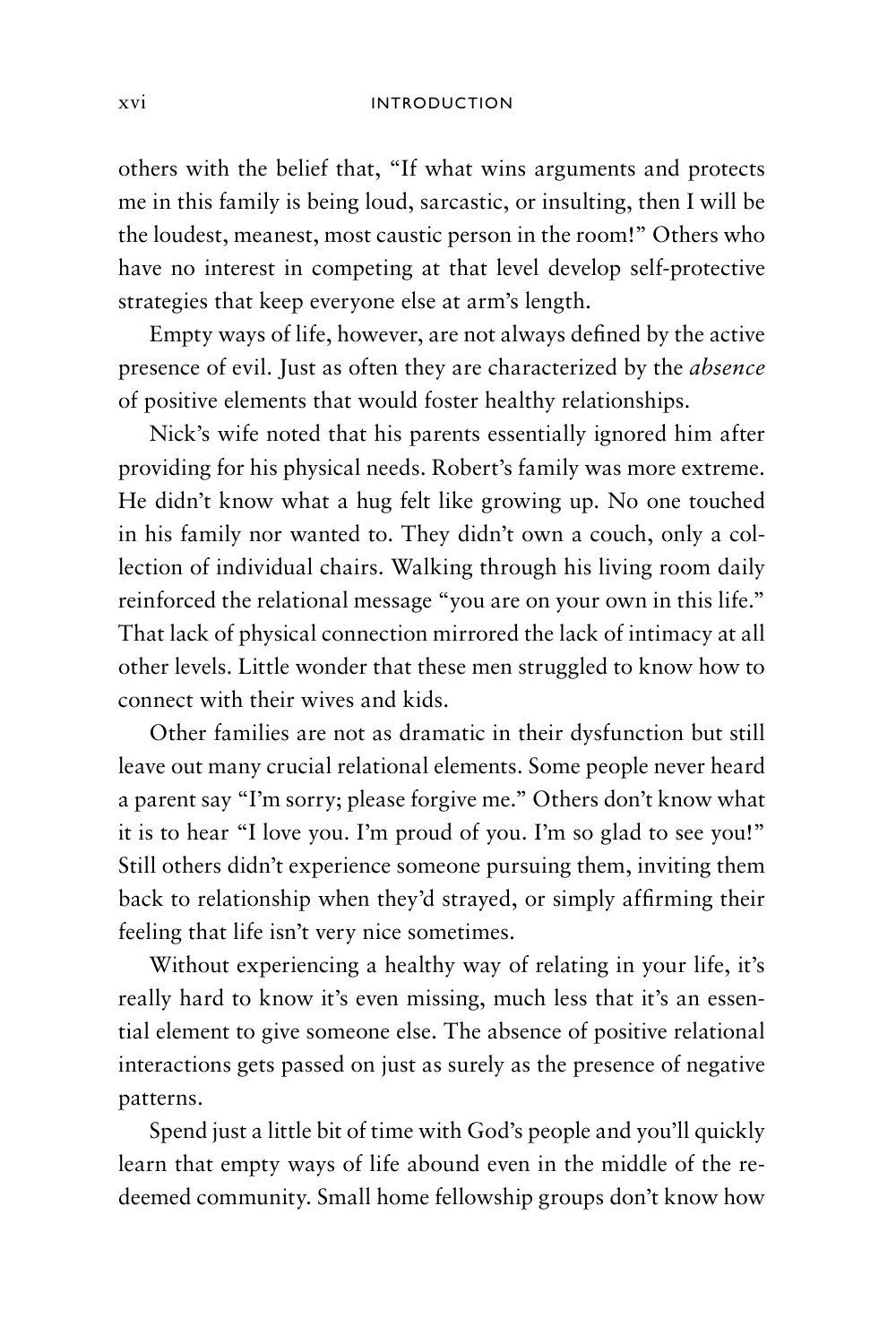introduction xvii

to embrace the quirky single guy who comes for a few weeks, so he quietly drops off the radar. Warring factions break out in the congregation over what style of music we sing or how we decorate the building. Elders approach their congregation with a heavy hand or back way off with no hand. Leaders fail, like they have all the way back to Noah, and no one knows how to put Humpty Dumpty together again.

People are lured into church by hearing the language of intimacy, authenticity, and genuineness, but when they experience their absence, they are left feeling even more hurt than before. They had hoped finally to find a safe place where they could experience being loved, only to realize that Christians are not really all that good at it. Instead of being welcomed and embraced, often they can end up isolated and alone. So they walk away discouraged and cynical with good reason.

Does any of this resonate with your own experience? Over the past twenty-five years of professional and volunteer ministry, I have yet to meet the person who doesn't struggle at some point in his or her relationships.

Maybe you find yourself undermining the relationships that are most important to you. Or maybe someone else is hurting you and you don't know how to invite that person to something better. Or maybe you just find your relationships stagnate and don't grow richer.

If that's you, you're not alone. *And* you don't have to settle for these empty ways of life. You can exchange those patterns for others that promote deep unity and peacefulness—patterns that offer a satisfying and rich relationship to the people around you.

In short, you can learn to love well.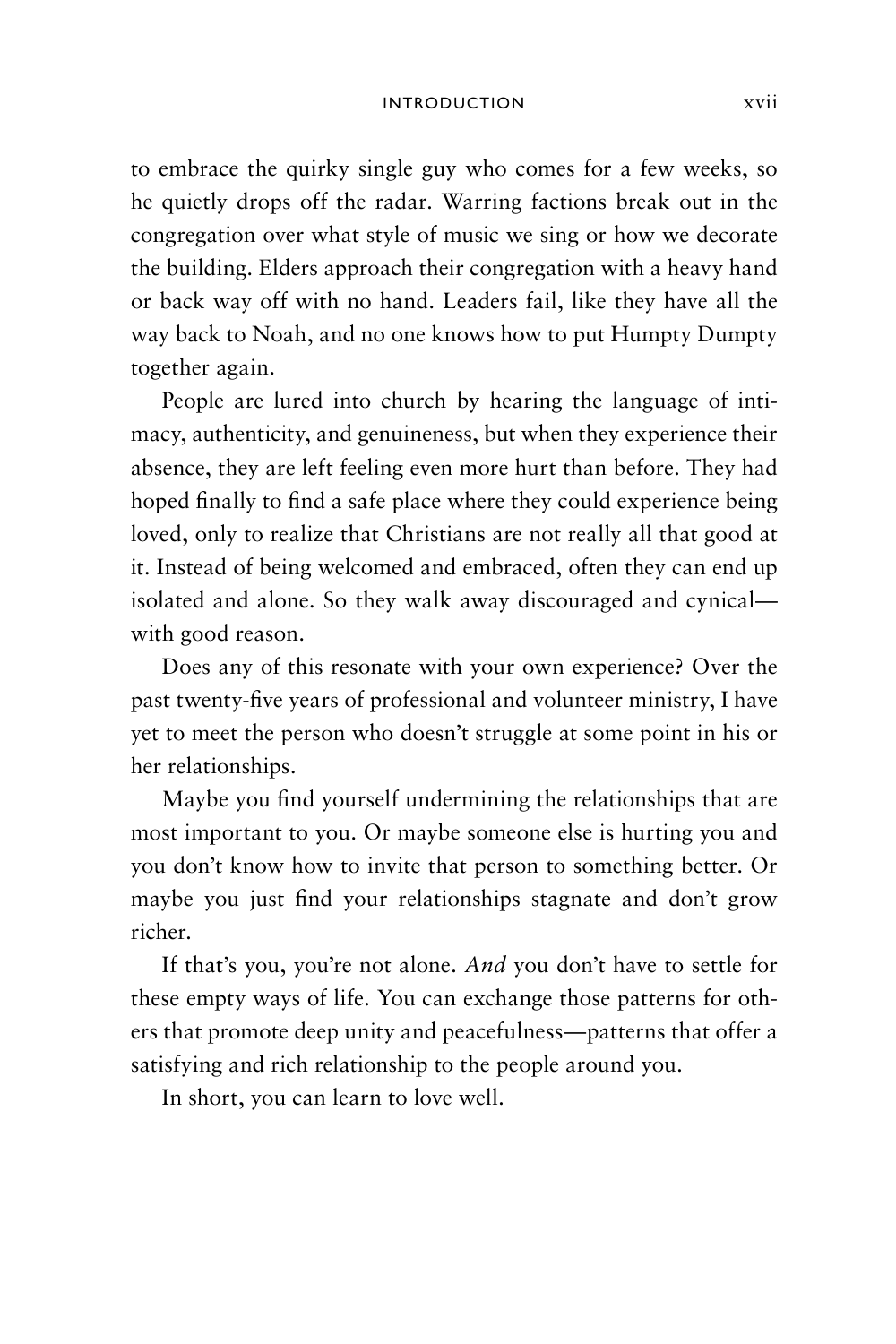#### Jesus Loves Us Out of Emptiness

Peter draws our attention to the empty ways of life only in order to highlight that we have been redeemed from them by the precious blood of Christ (1 Peter 1:18–19). God cares about the hold these destructive patterns have on you, and he made a way to free you from them. They don't have to control how you live and react in your relationships.

Now you may expect me to fill the rest of this book with lists of helpful hints and biblical principles for maximizing the positive things and minimizing the negatives in your relationships. But escaping an empty way of life does not rely on principles—it relies on a person. And not just a person who comes and does things *for* you or is an example *outside of* you, but a person who comes and relates *to* you.

I'm afraid that too many times we hold up Jesus as though he were simply a model of brilliant living—one who would inspire us to live a holy life in the same way that we extol the virtues of George Washington, Abraham Lincoln, Mahatma Gandhi, and Mother Teresa. The problem with that thinking is that models alone are unable to make you want to follow their example. They point out the way for you to go, but they don't empower you to walk down that path. They might inspire you, but inspiration alone is not enough to actually move you.

Over the years I have heard a number of great stories of people who have done amazing things or overcome incredible obstacles—a father who enters marathons, pushing his wheelchair-bound son; a married couple who adopts 19 children with special needs over the course of their lifetime; or the concert musician who plays at Carnegie Hall because of the countless hours of practice she spent with her instrument. Those examples are stirring. Inwardly I cheer for those people and wish them the best.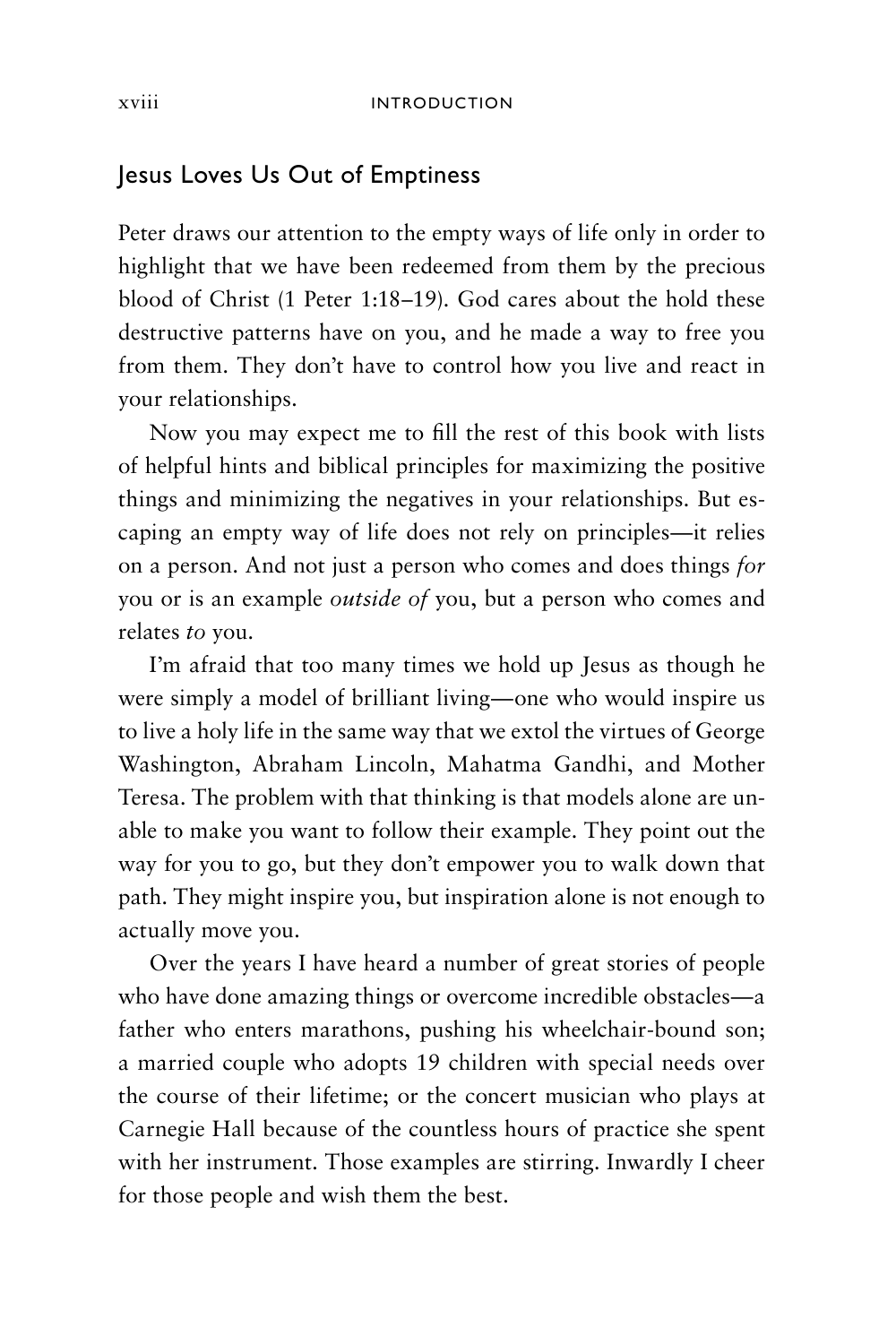introduction xix

Though I am inspired by their stories, however, my own lifestyle has not changed in the least. It takes far more than inspiration to escape an empty way of life. I've not yet been driven by these examples to take up jogging, adopt even one child, or pick up an instrument. They truly are praiseworthy examples, but they're outside of me. Therefore, by themselves, they are insufficient to move me.

Jesus is different. His examples of loving and serving are not things that happen outside of me–things I dispassionately observe. Far from being an uninvolved spectator to his reconciling work, I'm a recipient of his gracious actions. He *is* my example, but he is also my experience. In experiencing him, I not only develop a personal sense of what he calls me to, but I also gain the power to live out that calling with others.

God understands that you don't always know how to love people, so he does not insist you figure out how to bootstrap yourself

into relationships. Instead, he makes sure you already know exactly what love is before he requires you to love others. As the apostle John put it, "In this is love, not that we have loved God, but that he loved us . . . if God so loved us, we also ought to love one another" (1 John 4:10–11, in larger context of vv. 7–21). It's only after

*It's only after having been loved that you respond with love. You love him back, and you reach out to share with others a tiny portion of the love that you yourself have received.*

having been loved that you respond with love. You love him back, and you reach out to share with others a tiny portion of the love that you yourself have received.

In my relationship with God, what's always been most important is the quality of his love for me, not the quality of my love for him. It's only as the reality of his love becomes my present experience that I will be more concerned about expressing my love to others than insisting they express theirs for me.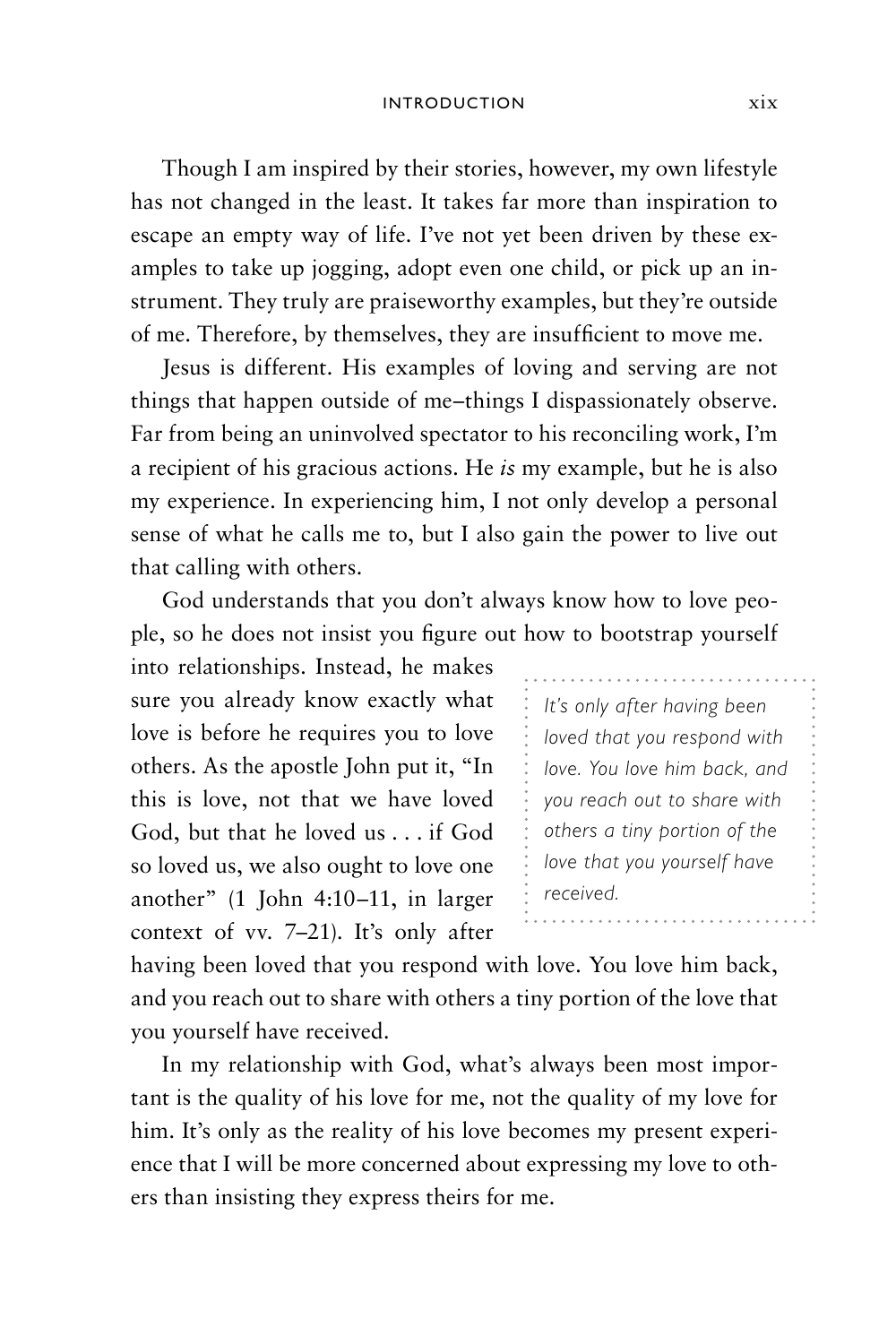Too often I get this order backward with my children, like when I blew up at my child earlier. Those are the days when I keep careful track of all the ways it seems they don't care nearly enough about me. I become consumed with how they don't consider the pressures of my schedule when they want me to chauffeur them to their next sports game or to the store. I grumble about how they don't respect my property as they trample through the garden or slam the doorknob through the drywall. And I fume over how they're more interested in my money than my friendship. I confess, I have a hard time being greeted at the door after a long, hard day with "Hi, Daddy—can I have my allowance?"

In those moments, I get caught believing that what most needs to change in my family is them. They need to be more considerate, more respectful, and more grateful. In other words, I wrongly believe that our relationship is dependent on the quality of their love for me.

That's backward from the way I experience Jesus. The way he treats me, both historically and in the present, gives me the experience of being loved. And it is that experience that allows me to respond to him and extend myself to others, which is the real need of the people I live with. My family needs me to pursue them like Jesus pursues me. They need me to forgive them like Jesus forgives me. They need me to like them, engage with them, and share myself with them just as Jesus likes me, engages with me, and shares himself with me.

And that's where there is a disconnect for many people. They don't have a sense of the risen Christ relating to them in real time in a helpful, positive way. Whether I'm serving in my home church or traveling to others, I regularly interact with people who can explain historically what Jesus has done for them and who genuinely look forward to what he will do in eternity. But his present activities in their lives remain a cloudy mystery.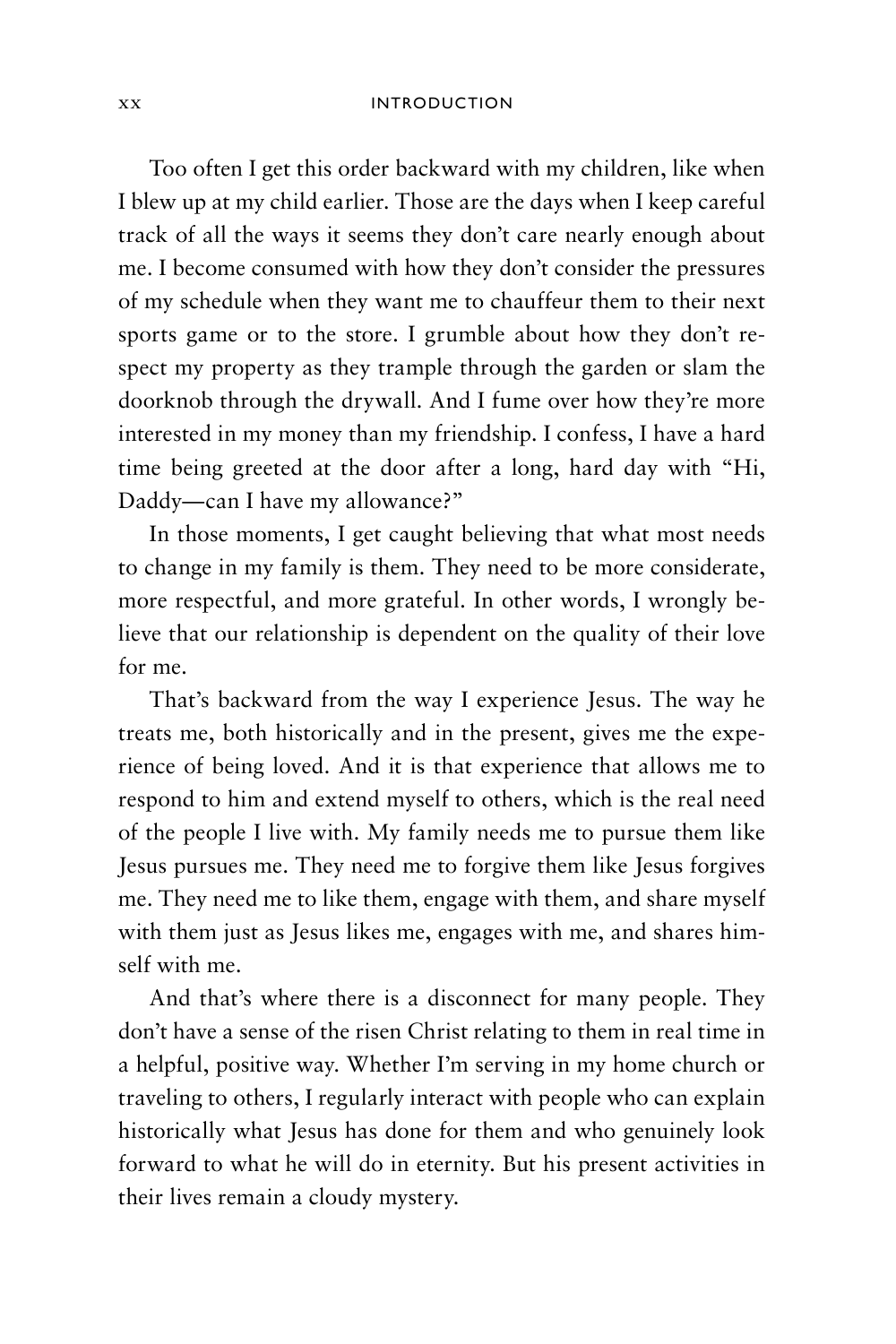introduction xxi

In turn, they struggle to communicate love to others in any tangible, recognizable form. This recognition forms the working thesis of this book: only through a present, rich, practical relationship with Jesus will you be able to develop rich, practical relationships with each other.

#### Your Human Relationships Flow from the God You Worship

The way I live out my relationships with people is one of the clearest indicators of how healthy my relationship with the Lord is. If I live

knowing that God moves toward me all day long and invites me to move toward him, then I will engage people positively in their lives. But if I wait for others to give themselves to me first, then I show that I really don't believe or regularly experience this

| The way I live out my rela-   |
|-------------------------------|
| tionships with people is one  |
| of the clearest indicators of |
| how healthy my relationship   |
| with the Lord is.             |
|                               |

God who is reconciling people to himself. Either way, I live out the truth that you become whatever you worship.

Sadly, there are so many bad gods waiting to take Jesus' place. There's the false notion of God as a deity who sits in heaven, vaguely interested in your life, but who keeps himself pretty detached and aloof. Or there's the god who is only disengaged until you do something wrong. Then he springs into action, pulling out a long list of your failures and threatening you if you don't shape up. Or worse, maybe you've found the god who smiles at you a lot, but is too weak to challenge you or help you when you need it. The hard reality is that if your god is distant, critical, scary, or impotent then you will mimic that quality about him in the ways you treat those around you.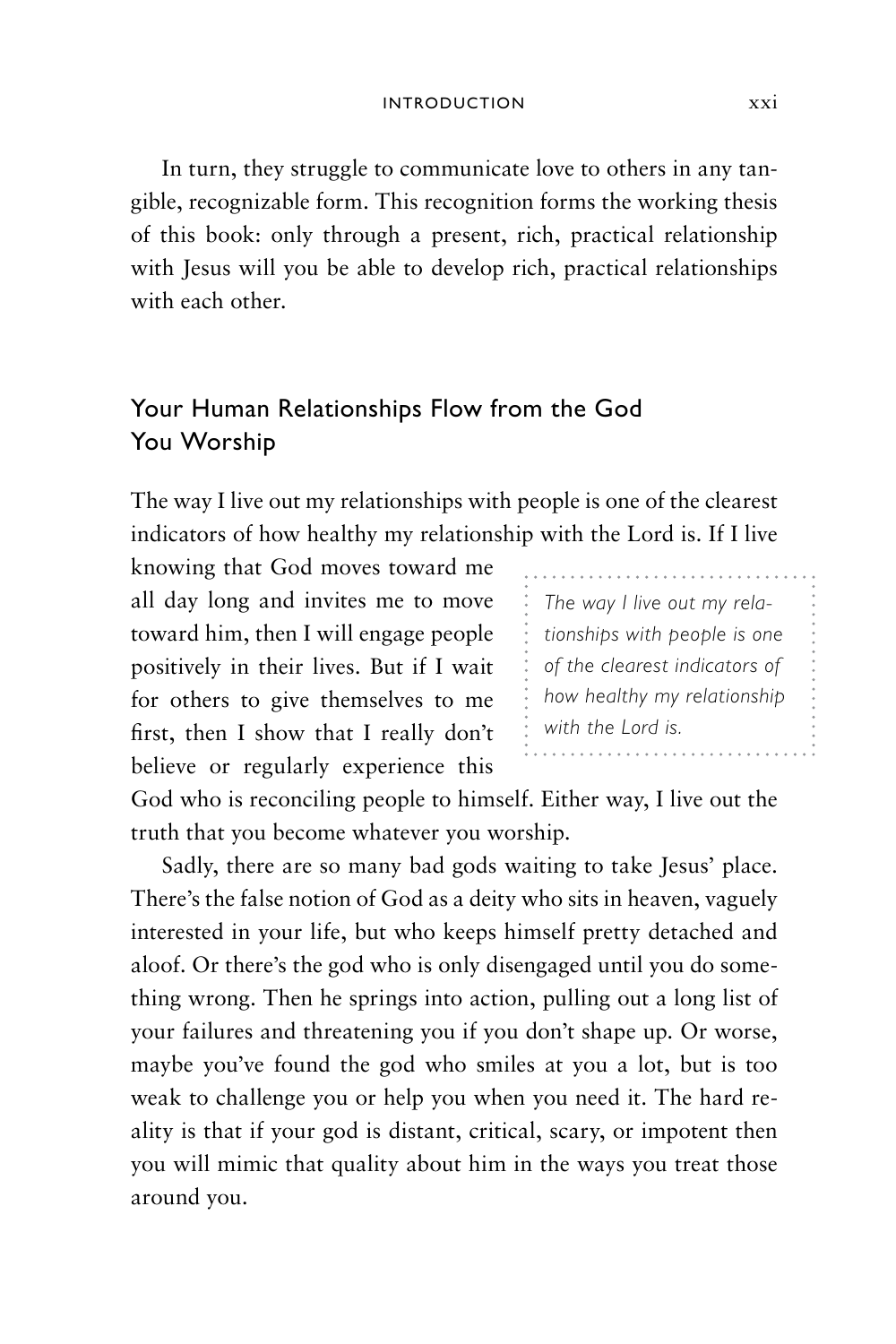Thank God he doesn't leave you to those gods. Jesus came to redeem you from living out those empty ways of life handed down to you by your forefathers.

Throughout Scripture you see one overarching storyline: a good Father welcomes homeless orphans into his family by searching for them, rescuing them, embracing them, providing for them, and nurturing them. With that experience of life, you now have reason to hope for something different in the way you live with others. And hope is exactly what I need every day of my life.

My kids and I had a really rough week that felt like every interaction turned into a half-hour argument that I didn't handle very well. As the week wore on I became increasingly out of control, and I responded more harshly and critically each time. It was not a good week. Ironically, a few days later I was scheduled to give a radio interview for a booklet I had written entitled *How Do I Stop Losing It with My Kids?* I felt like such a hypocrite. I reread the booklet and kept thinking, *Hmm, that's a good idea. I wonder who wrote that?* Or, *Oh! Wish I had remembered to try that.*

At the end of the program, the interviewer asked one final question. He said, "Okay, this has been helpful, but what about the person who *has been* losing it—maybe for years? Who has been failing over and over again? What hope does that person have?"

I replied, "Well, honestly, that's me this morning. And my hope is that not only am I a parent in my family, but I'm also a child in a better family with a much better Father. And my Father is absolutely committed to being involved in my life, parenting me so that I can be the parent that he always meant me to be."

I need that hope. And I need even more than hope. It's easy to say we need to love others well, but that statement can feel pretty vague when I face a particular challenge with caring for a real, flesh-andblood person in the smaller, practical moments of life. For instance, what does loving others well look like when I need to restore a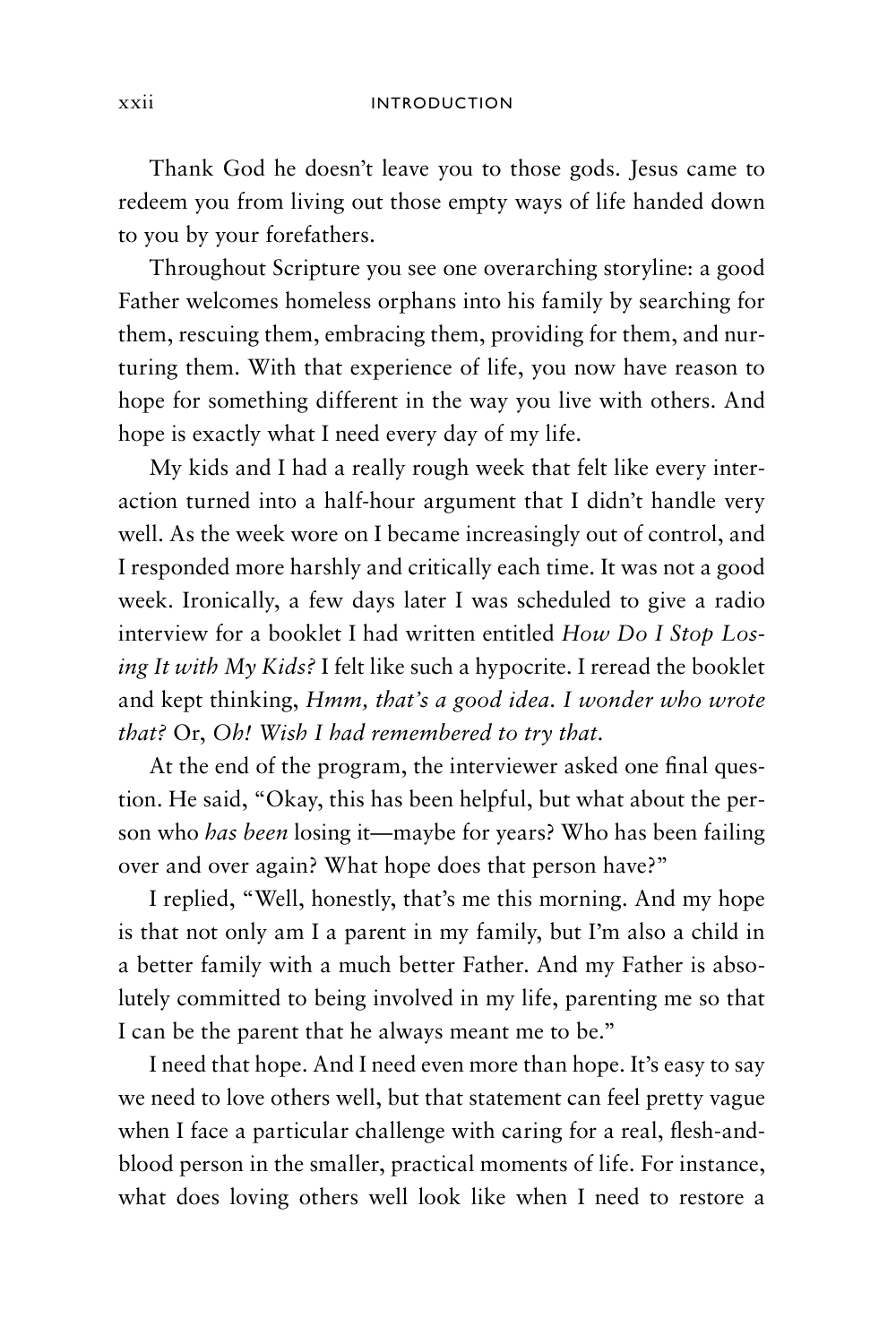relationship that I just damaged? At times like that, I need to know *specifically* what love looks like.

#### Dazzling Love

I find it helpful to think of love as a large jewel with many facets. Each facet gives you a glimpse into the jewel's essence because each is part of the same jewel. But every viewpoint has a sparkle and radiance all its own.

Throughout this book we're going to investigate fifteen facets of *the love we experience from God* because it is in these ways that he invites you to mature as you relate to other people with love. While there are many more that we could explore—and we will as eternity unwinds—these fifteen form a solid toolkit that, as you grow in them, will affect the quality of relationships you currently have.

You can love other people only out of your own experience of being loved. Or, to say it in reverse, you cannot pass along what you yourself have not received. Does that sound limiting to you or maybe even completely demoralizing? Like you're fated never to rise above the inadequacies other people have passed down to you?

That's where a relationship with Jesus is intensely practical. Because you are his, you are not beyond hope—nor are your relationships. Missing out on being loved well by other humans does not doom your present relationships. In your present, ongoing relationship with Jesus, you can receive from him all the love you need to give to others.

He can give you what you never received, and then you can pass it to those around you who need it.

We'll approach our topic in three parts. In Part I, "Love That Responds to a Broken World," we'll look at those aspects of love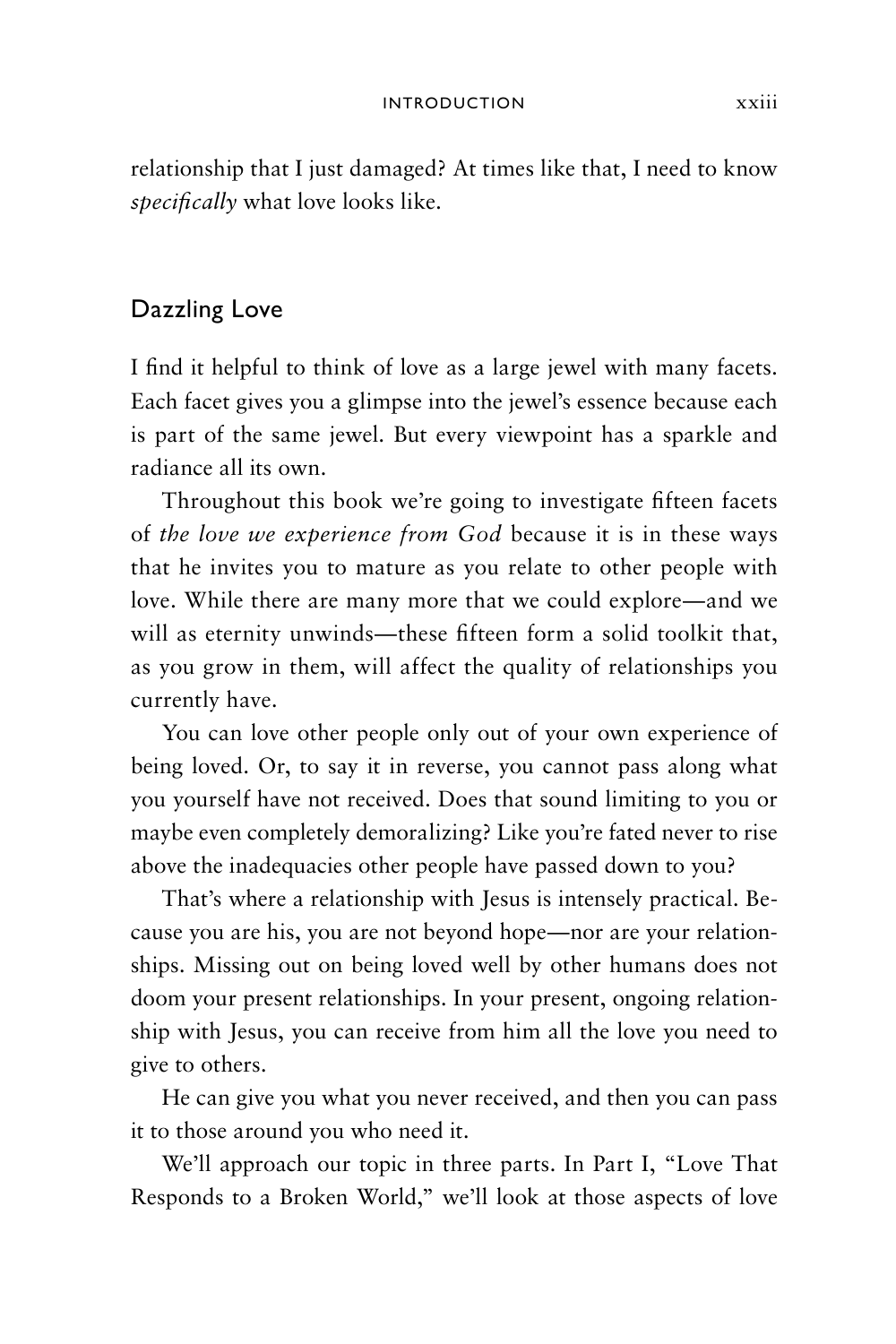that help you move toward your friend as she experiences sin or suffering so that she knows she is not alone.

Part II, "Love That Reaches Out to Build Others Up," focuses on aspects of love that show someone else you're more interested in helping him be all God ever meant him to be, than using him to make yourself feel good.

And in Part III, "Love That Enjoys Heaven Now," we'll look at the kinds of love that allow people to see and trust your heart for them so that you can enjoy being together now.

Let me offer one caveat before we dive in: please be careful not to fall into a mindset that looks for quick, immediate results when you reach out to love well. Learning these fifteen aspects *will* improve the overall tone of your relationships, but they are not part of a guaranteed formula that works like this: if you do \_\_\_\_\_\_, then everyone else will respond to you with . Rather, you can expect to receive these elements from Jesus, and as you practice them you will find yourself moving in harmony with the way he runs his world rather than against it. In that sense your life will be better, you will be more satisfied, and your relationships will change for the better.

As a friend, lay leader, counselor, seminary professor, conference speaker, and pastor I have seen many people turn away from destructive patterns and enter into the freedom of healthy relationships. That's been quite a privilege. Beyond all those instances of seeing people love well, however, I'm most encouraged to believe you really can escape your empty ways of living because of the way relationships in my own home have grown healthier over the years.

Remember that I told you how hard my child and I worked to ruin our relationship? Sadly, there are still plenty of times when we collectively rip at the fabric of our relationship. That's the product of real people in a really fallen world. But even more significant is what we do with those destructive moments. By God's kindness, we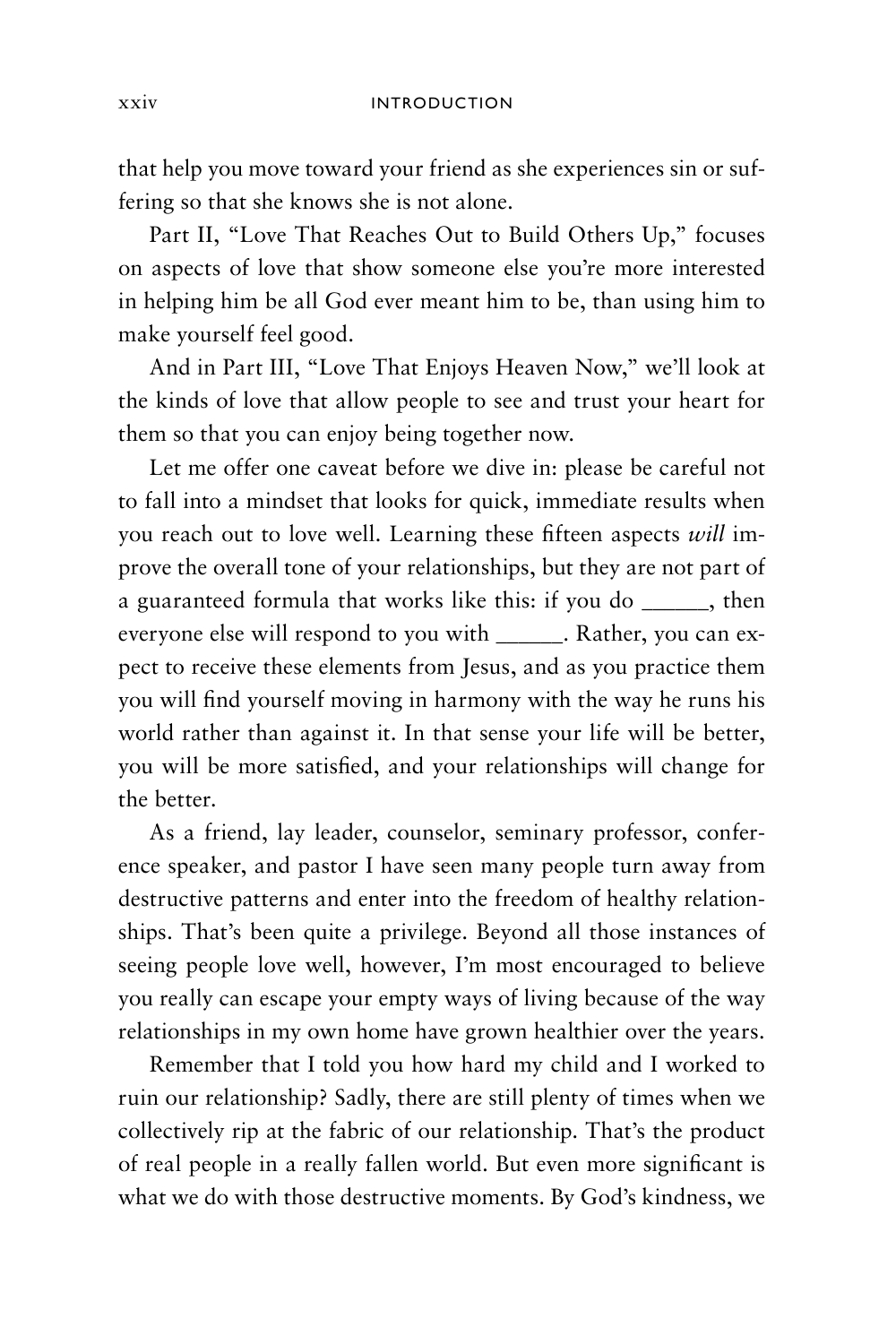continue to learn how to repair the rips we create and celebrate the greater number of times when we move closer without damaging our friendship.

That's the product of being loved by a gracious God in a graceinfused world. If Jesus can help free me and my family from being stuck in bad patterns, and teach us to create beneficial ones, then I know he can help you too.

As you are introduced to each way he loves us, I think you'll be surprised by how intimately involved God is with you. I know I have been surprised. After seeing and re-experiencing him in new ways, I suspect you'll hardly be able to wait to give that experience to someone else!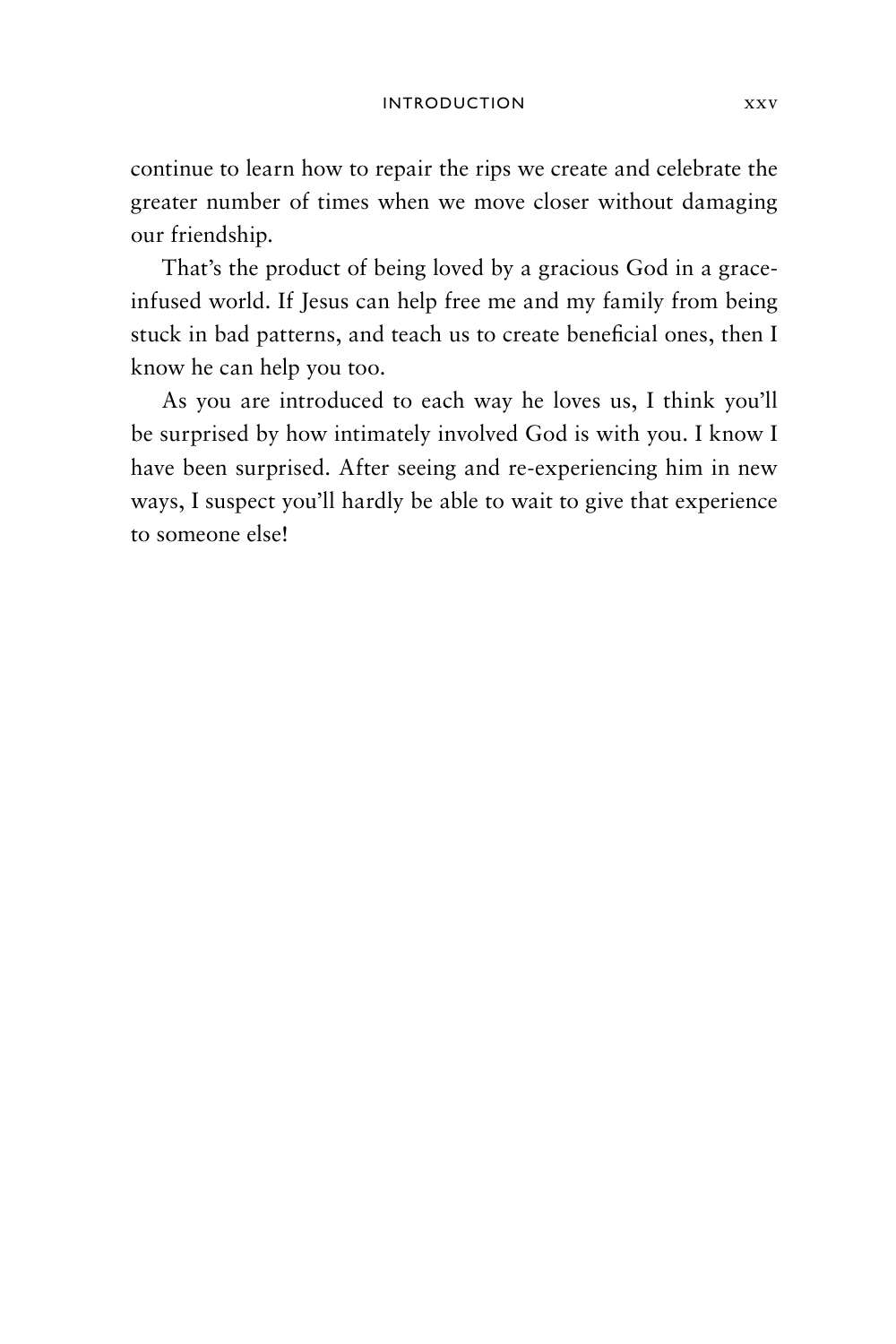#### part i

### Love that Responds to a **BROKEN WORLD**

On this planet you face the reality of sin and suffering, especially in your relationships. That's a given. How you respond to others in a fallen world, however, makes all the difference. Your reactions either compound those struggles or bring relief. Two common approaches—retreating from hardships or lashing out during them—only produce greater problems down the road.

Jesus never took those paths. He never lost his friendship with God through his struggles. Even though his life was not easy, it was good. More than that, his response to those hardships actually cemented his relationships with his friends. They grew in their love for him and for each other, which set the stage for you to taste his goodness as well.

As Jesus moves toward you, he teaches you how to move toward others—toward the suffering, hurting people around you—rather than driving them away.

In Part I we're going to explore several ways of responding to someone's experience of brokenness in a way that says to her, "You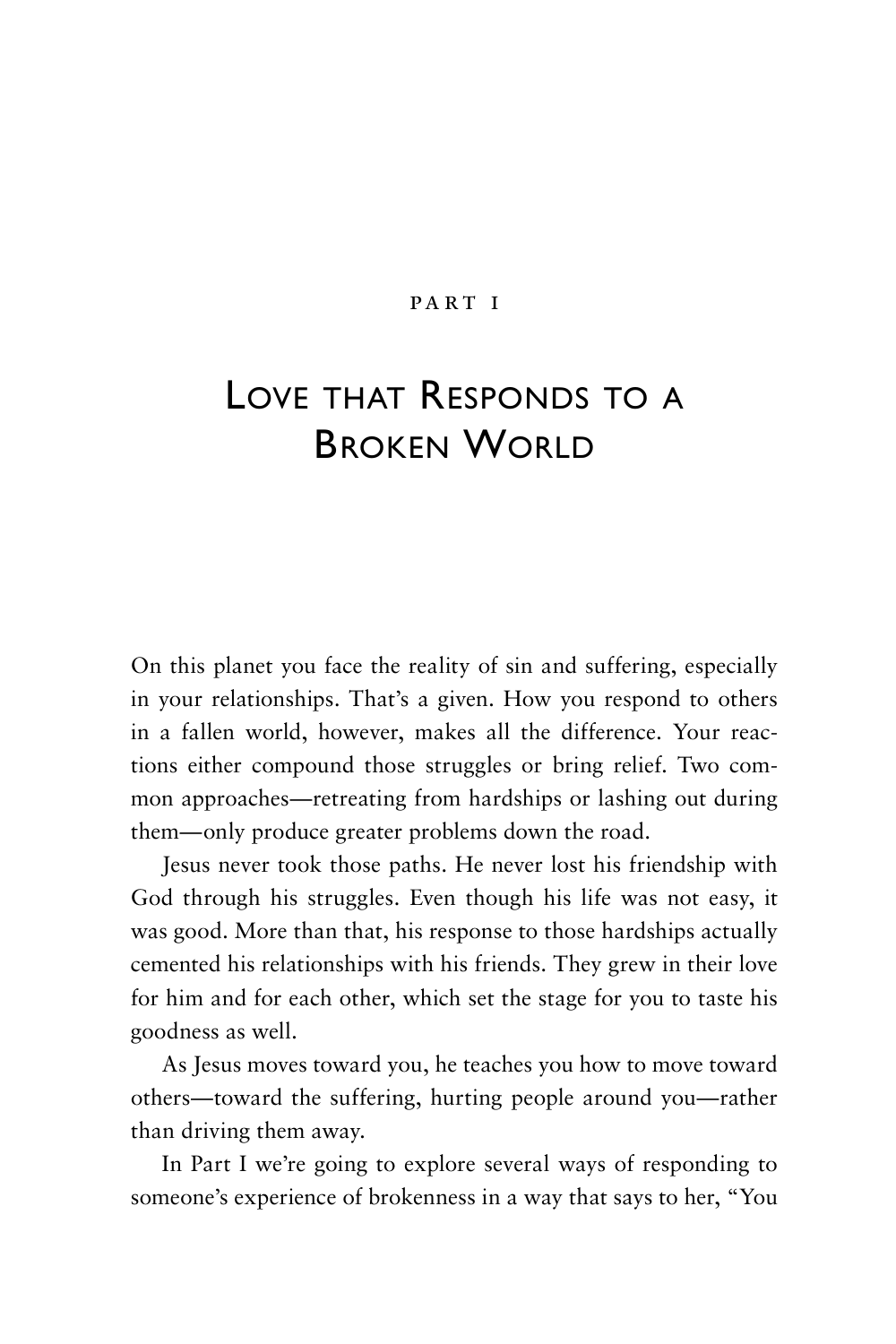are not alone. I am in this with you." By learning to share your presence with someone else, you will lessen the pain and difficulty of that struggle for her, rather than increasing the damage inflicted by sin or suffering.

Chapters in Part I:

- 1. Comforting Love: Running to Those Who Are Suffering
- 2. Sympathetic Love: Taking on Each Other's Sorrows
- 3. Struggling Love: Confessing Our Temptations to Each Other
- 4. Forgiving Love: Covering a Multitude of Sins
- 5. Longsuffering Love: Patiently Bearing with Each Other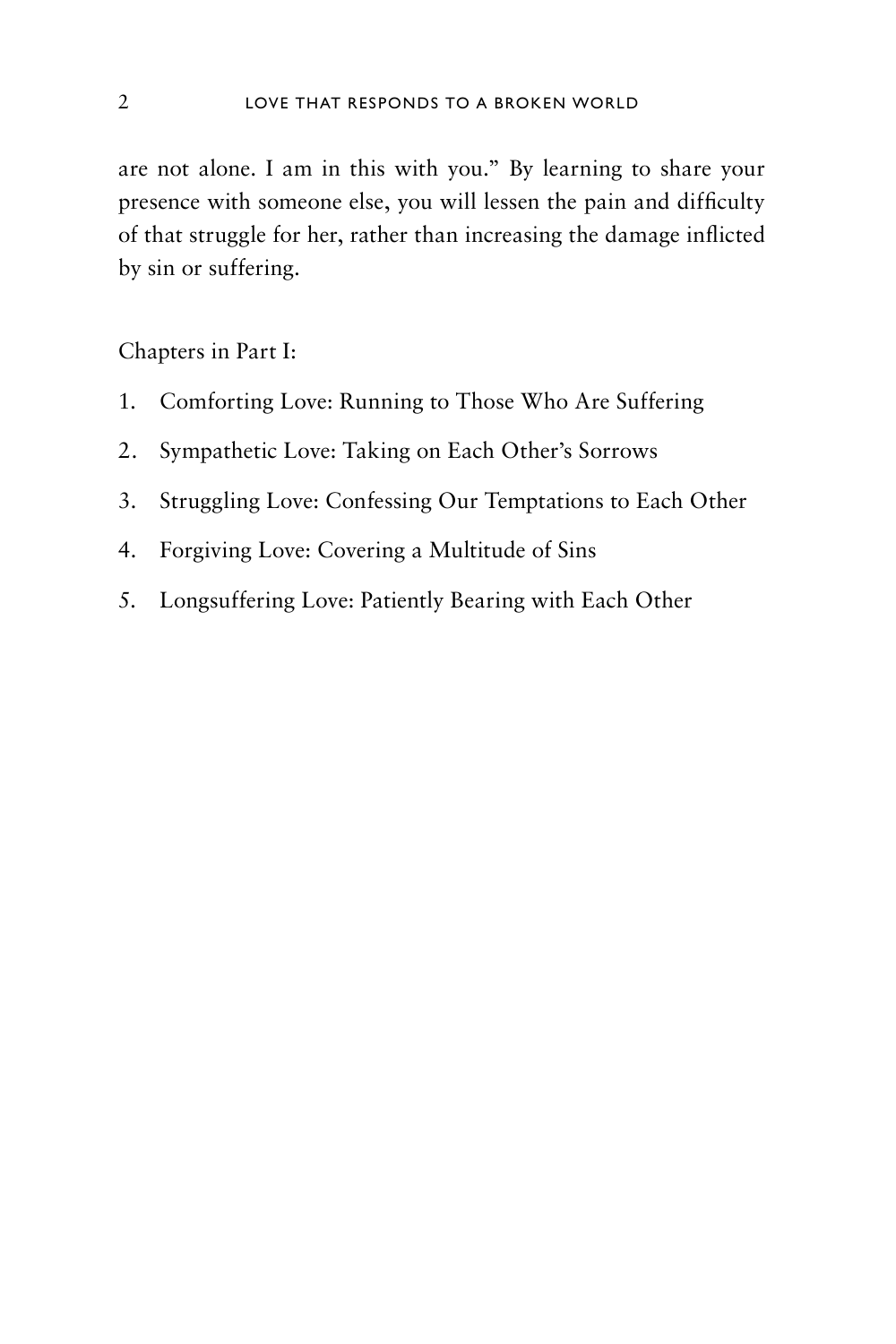#### chapter 1

### Comforting Love: Running to Those Who Are Suffering

The first aspect of God's love we will explore is how he moves toward you when you suffer. That simple act of coming near to share himself in your difficult moments eases your sufferings because you learn that you are not alone. It sounds simple, but in the face of someone's pain, that thought is hard to remember and even harder to do. If you are going to become someone who loves others well when they suffer, you will first have to see how God comes near to you in your misery.

#### It's Easy to Run from Suffering

Ray pastors a church in New Orleans. He never tires of reminding me that God makes his home among the suffering. I went to visit him two and a half years after Hurricane Katrina had devastated the city. At that time, the storm had become part of vaguely remembered history for much of the rest of the country. The only remnant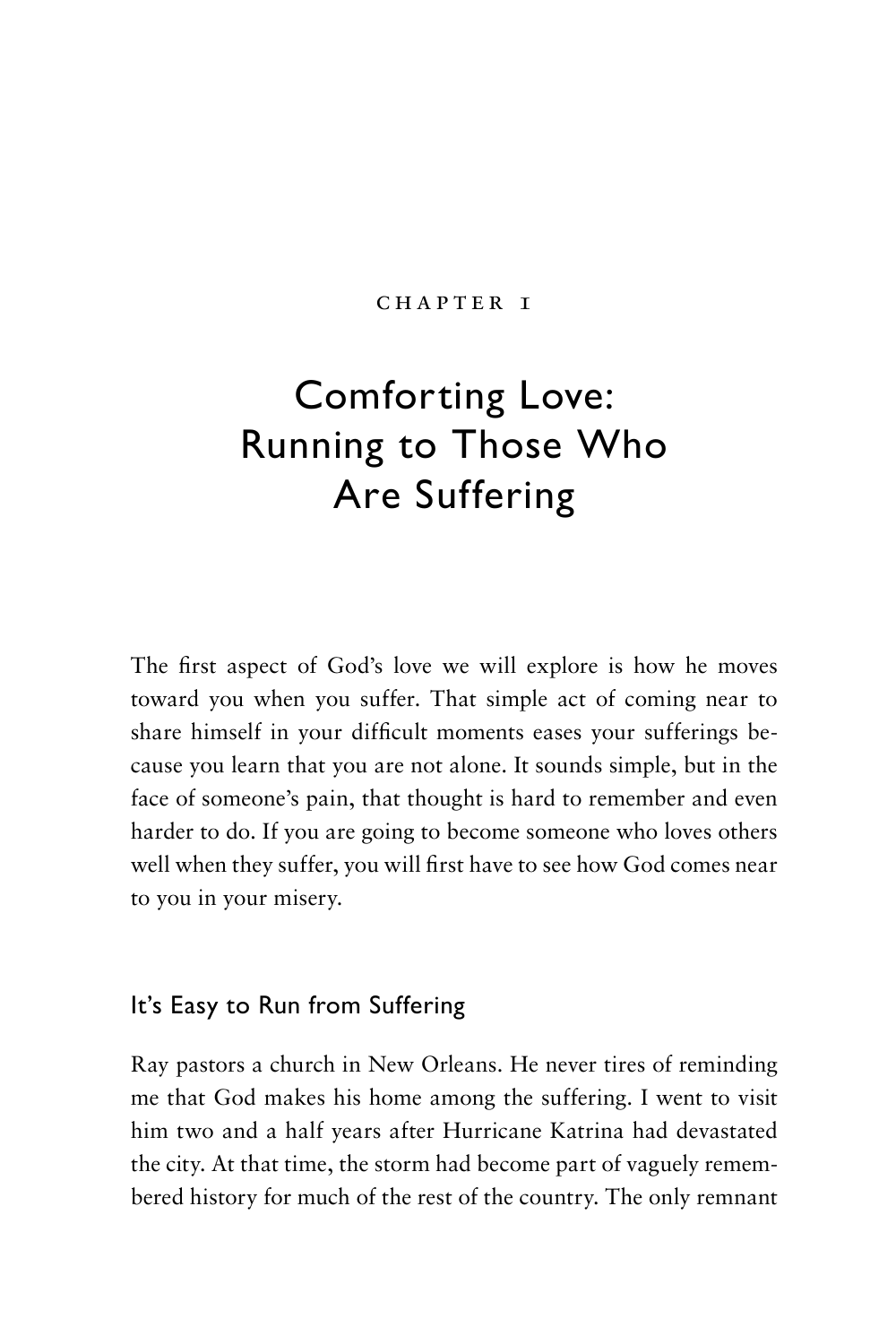most of us still encountered were fuel prices that hadn't fallen back to pre-Katrina levels. But for those living in New Orleans, the storm was not part of their past; it was something they lived with every day.

While most of the loose debris had been removed, other reminders of the storm were everywhere you looked. Boarded-up commercial buildings had not been repaired and didn't look likely to ever be repaired. Tap water was still not quite safe to drink. FEMA trailers, designed for a maximum of one-year occupancy, were still being used as we drove past mile after mile of empty, condemned homes. To put this into hard numbers, Ray pointed out that if the 520 licensed contractors in the city each were to completely restore 10 houses a year, it would take another 35 years to rebuild the city.

The most ominous reminder, however, was a dull yellow-brown stripe that ran horizontally across buildings, bridges, and every other permanent structure. This line marked the high-water stage of the flood. As the water slowly evaporated under the sweltering September heat, it left a six-to-eight-inch-wide sediment stripe across everything it touched. It's an eerie reminder of the scale of what happened when you drive along the road or walk along a street and calculate how far below the surface of the water you would have been—four feet, eight feet, ten feet, or more.

Signs of pain and suffering are everywhere. They are daily reminders that all is not right, that life is hard. Without being overly dramatic, let me say that suffering formed the context for every interaction that people had in that city. And that reality overwhelms people and burns them out.

The year before I visited, 120 people became members at Ray's church . . . while 60 members left the area. It is not an easy calling. But among the people who remained, I didn't sense that pessimism was the reigning emotion. Rather, they shared a sense of God's special presence among them.

That is the kind of comforting presence you and I need as well.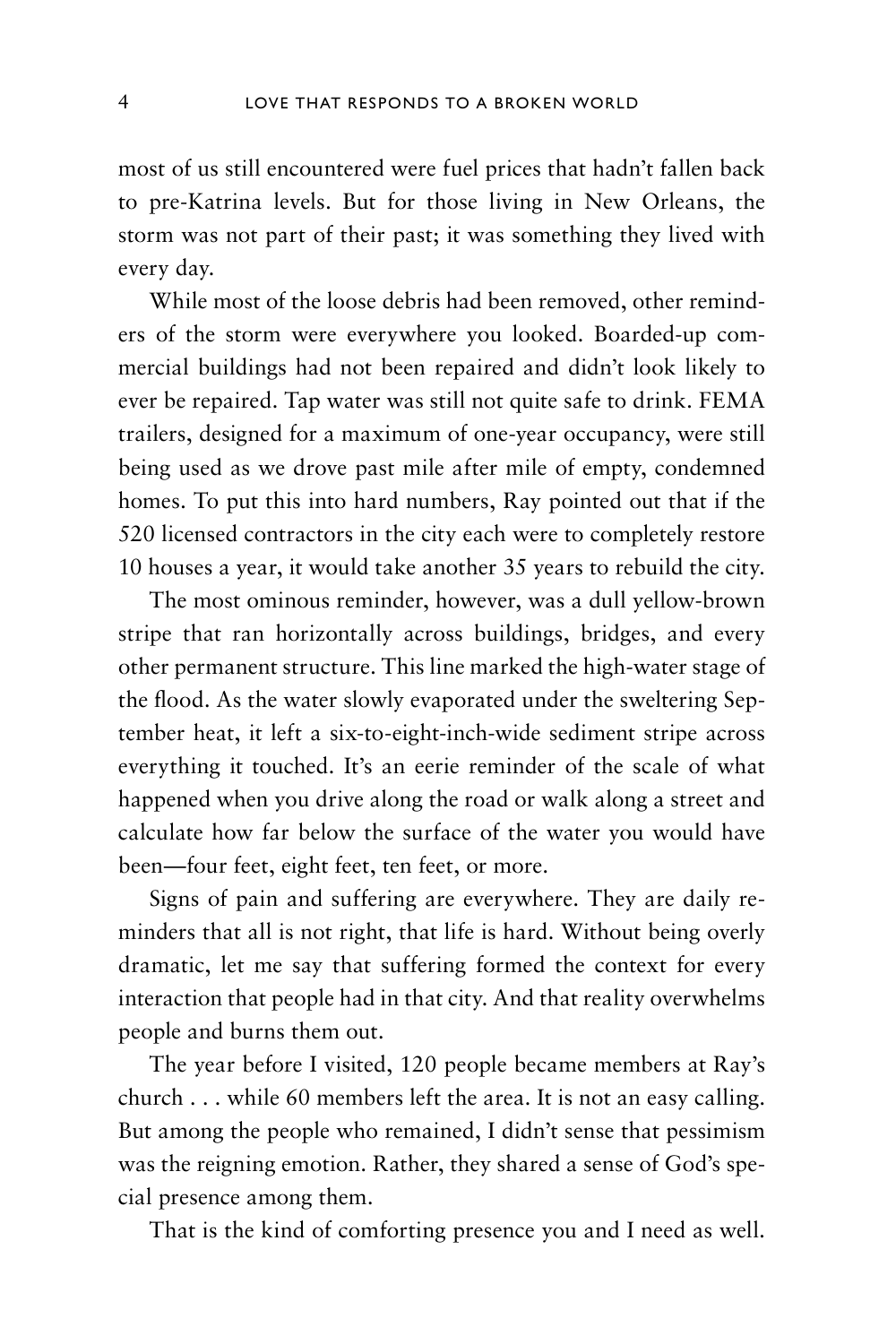Suffering is not unique to a few people who have chosen to remain in a flood-ravaged city. Rather, after humanity's fall into sin, suffering became as common to us as the air we breathe. Spend a little time talking to people and you will hear a repeated theme of suffering in everyone's story.

If you live on this planet, you cannot escape suffering. Some people cause their own suffering by the choices that they make—and so they reap the consequences of their sin. Others seem to fall into suffering through no fault of their own, as with chronic illnesses or things that happen to them unexpectedly. In either case, suffering is so prevalent that you rub shoulders with it daily in your own life and in the lives of the people around you.

Sadly, many of our responses are inadequate to this great and unending need. Some of us grow desensitized. We become so used to seeing suffering and pain that we tune it out. Worse, we grow calloused, getting to the point where people's hardships don't affect us.

Or, if we don't lose our sensitivity, we become fatigued. We get discouraged. We don't know what to do or how to handle the overload because it is always present, and so we wear out. Then we pull back, retreating inside our own worlds, reducing contact with others to protect ourselves.

In either case, the result is the same; we remove ourselves from the people who need us the most. Maybe you know what that is like. You realize that part of the reason there's now distance between you and your spouse or friend is because there seems no end to his needs. These responses are very understandable. They're very human.

Thankfully, God is very different.

#### Jesus, Our Sorrow Carrier

We all know that Jesus carried our sins on the cross, but have you let yourself think much about how he also carried our sorrows?<sup>1</sup>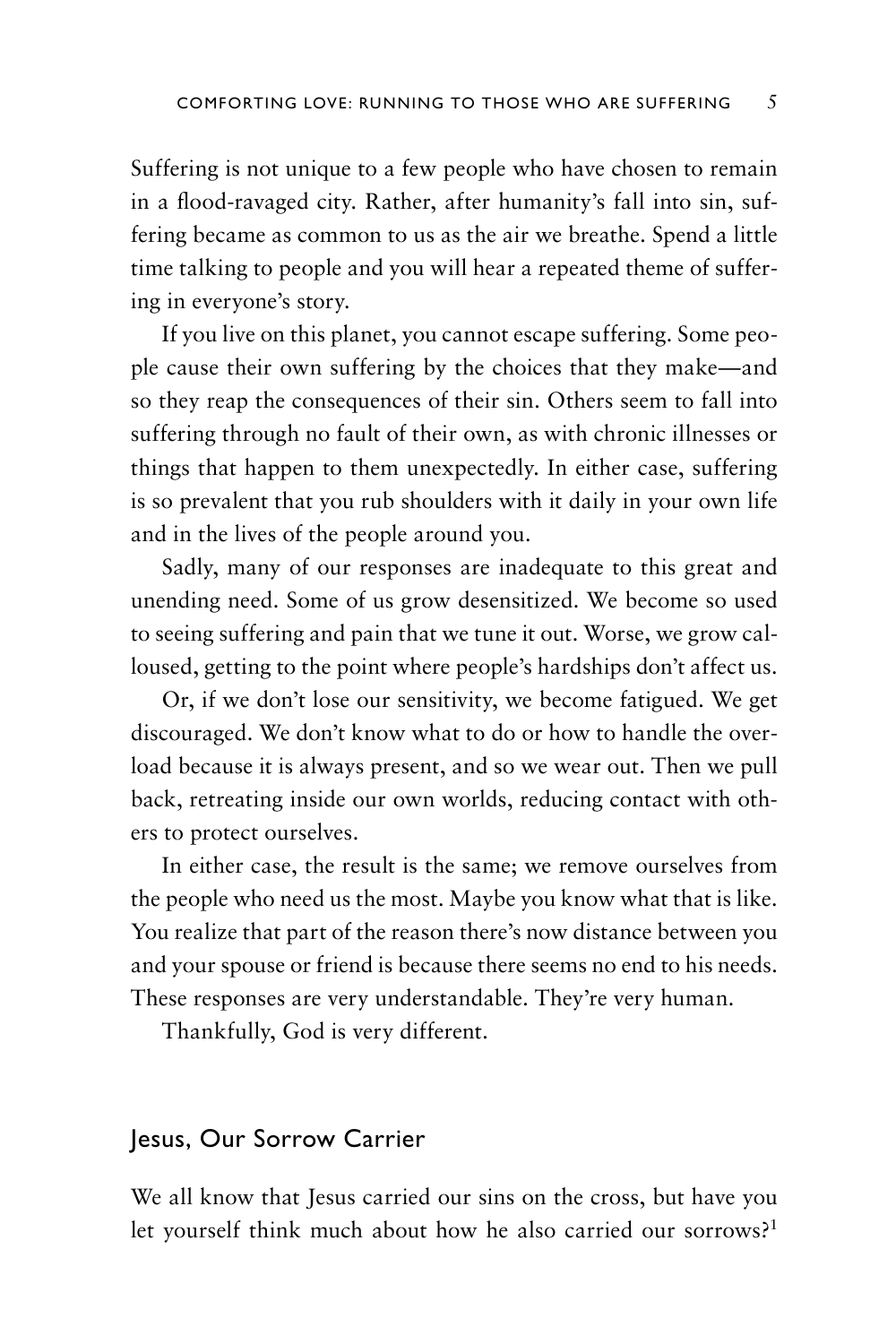Isaiah the prophet describes the Messiah who is to come in chapter 53 of his book. Look at verses 2–4:

He had no form or majesty that we should look at him, and no beauty that we should desire him. He was despised and rejected by men; a man of sorrows, and acquainted with grief; and as one from whom men hide their faces he was despised, and we esteemed him not. Surely he has borne our griefs and carried our sorrows; yet we esteemed him stricken, smitten by God, and afflicted.

Life on earth was just not fun for Jesus. Do you know what it is to be despised? To be rejected? To have people treat you with contempt? Jesus knew it all. "Despised and rejected" is not a vague, theological concept. It has a face and a voice.

"He had no form or majesty that we should look at him and no beauty that we should desire him," Isaiah says. There was nothing impressive about Jesus. Nothing about him physically that would draw others to him. At best, people overlooked him. But people aren't always at their best. "Despised and rejected" implies that he attracted negative attention and ridicule. Know how that feels?

Can you hear people making comments about his mother how her pregnancy with him showed she must have been sleeping around before she got married? Did the brothers he grew up with say anything to him about not sharing the same dad? Despised and rejected.

Did people think he was too religious for his own good—that a little religion was a good thing, but that he went overboard?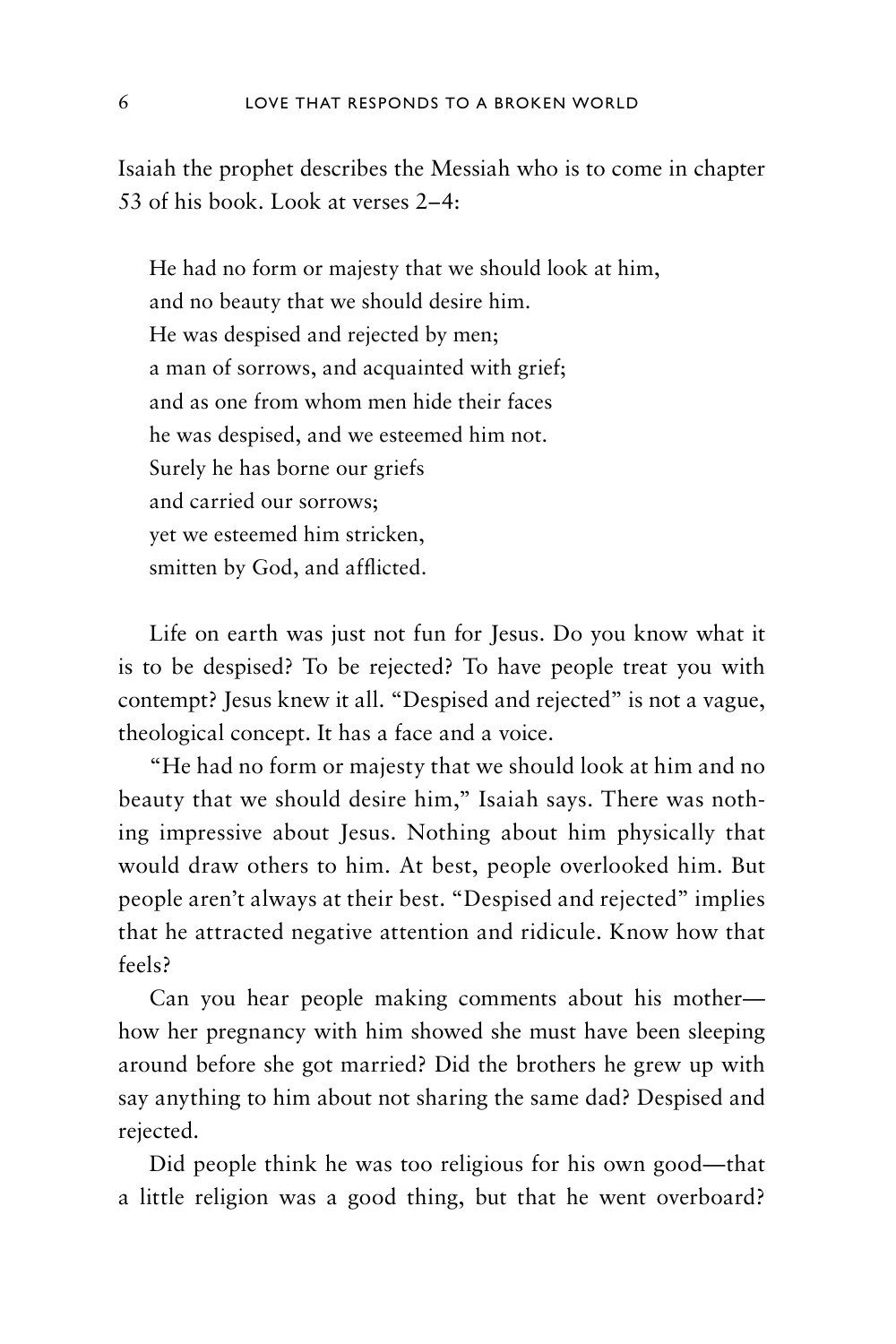His mother and brothers showed up wanting to see him one time when he was teaching (Matthew 12:46; Luke 8:19). That sounds positive, doesn't it? It takes on a darker cast, however, when you read how Mark records it in chapter 3 of his book. There we learn that they wanted to see him so they could forcibly take him away because they believed he was out of his mind (v. 21). Despised and rejected.

This was a man of sorrows who was acquainted with grief. He knew intimately what sorrow and sadness were. He lived in the land of grief. But against all our modern psychological expectations, his experiences didn't turn him sour. He didn't become bitter or sociopathic. Instead, he moved to help those who also lived in the land of sadness—he bore *our* griefs and carried *our* sorrows. Not only did he have his own unhappy experiences to bear, he reached out and burdened himself with the sadness that other people carried.

When we think of the cross and what Jesus did there, we rightly focus on how he paid the penalty for our sins so that we could be friends with God. But he did more. According to Isaiah, he was also weighed down with the things we suffer in this life. Not only did he experience carrying our sins, but also the consequences that our sins and the sins of others leave us with. He bore our sins *and* our sorrows.

And we didn't cheer him on or appreciate him for his sacrifice. No, "we esteemed him stricken, smitten by God, and afflicted." We thought he was cursed by God even while he was experiencing our world, carrying our sins. He left all the comforts he had in heaven to enter our world to know us and rescue us and make our burdens lighter, and we thought he was a loser.

But he didn't care. Instead, we see him almost running toward suffering people to help them. Blind men, lepers, paralytics, the hungry, the fearful, and the scared all found relief as he entered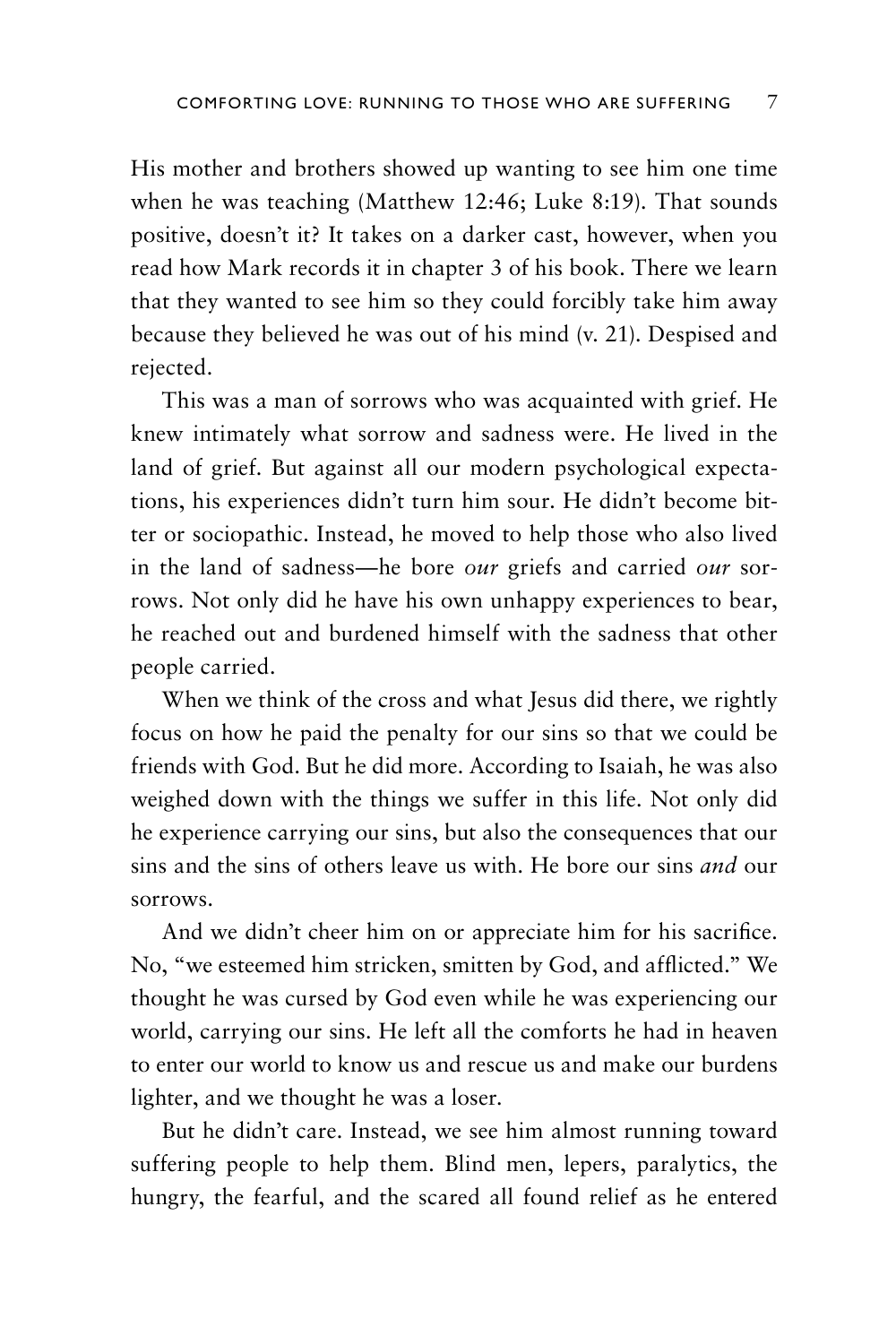their worlds. He put things right for them. But most importantly, he shared himself—he touched them, talked to them, and wept with them. In sharing himself, by being present with them in their sorrows, he eased their suffering.

You and I can do that too. We can be present in the sorrows of our loved ones.

When Amy risked letting her friends know that her unwed daughter was pregnant, Kathy dropped everything she was doing and raced over to Amy's house—because you cannot phone in the hug she needed. Kathy learned that truth from Jesus, who had often shared himself with her in her dark moments.

This doesn't take specialized training or a professional degree. You only need to practice being aware that people who are struggling need your physical presence.

#### Together in the Hard Places

Surprisingly, we also see Jesus looking for this kind of love to come alongside and comfort him in his sorrows. After sharing the Passover meal with his disciples on the night he was betrayed, he went into a garden.

And they went to a place called Gethsemane. And he said to his disciples, "Sit here while I pray." And *he took with him* Peter and James and John, and began to be greatly distressed and troubled. (Mark 14:32–33, emphasis added)

He was facing the most challenging moment of his life. He was about to enter suffering that goes beyond description, and he needed to connect with his Father. And yet, that isn't all he wanted; he also wanted his human friends to enter into that difficult moment with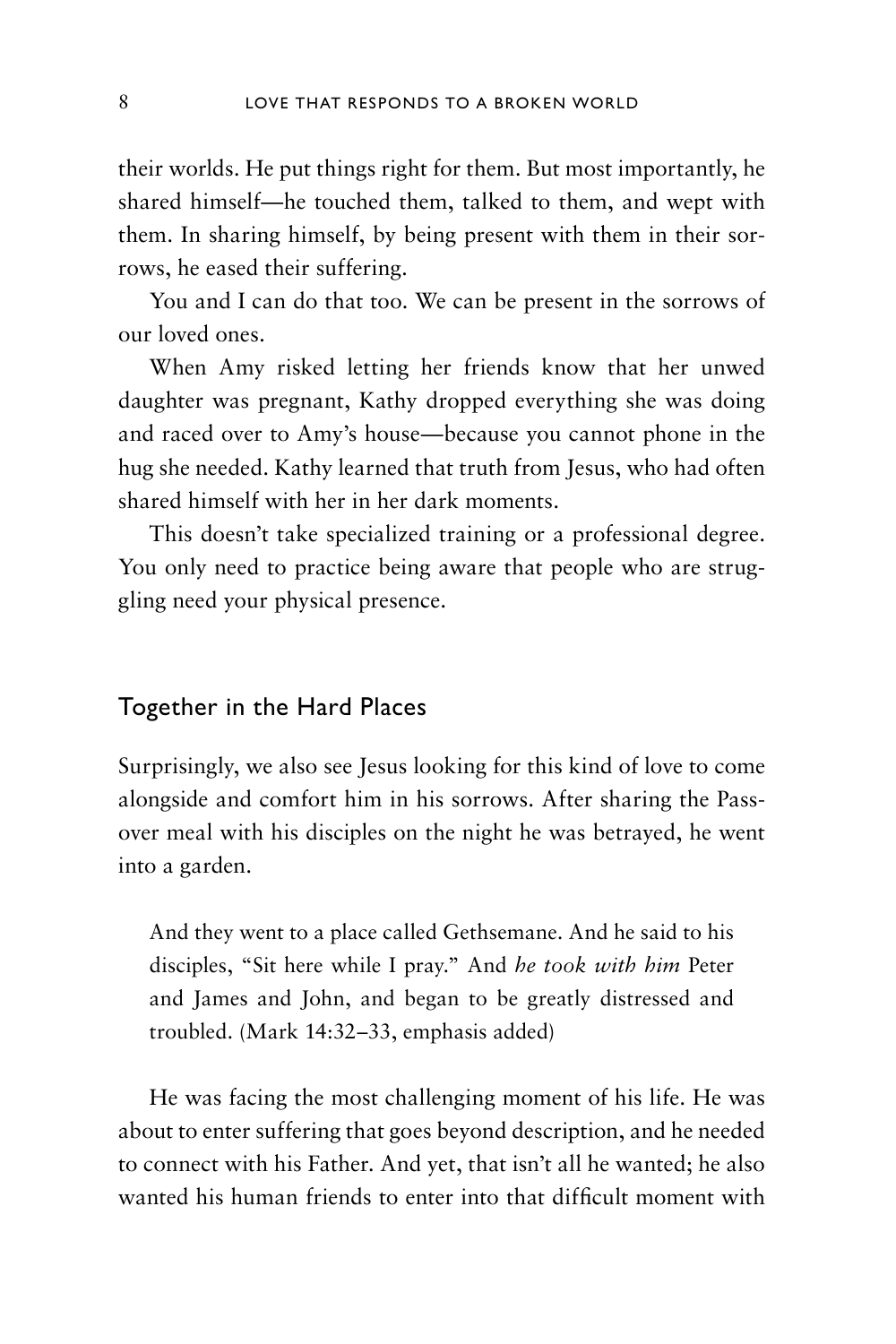him. What did he expect they would do for him? There wasn't anything they could do . . . except be there with him, watching and praying.

Part of comforting love involves human presence—not just divine presence—and even Jesus wanted that. But Jesus not only wanted it, he invited it.

Does that surprise you? Many people believe that all you need is the Bible and Jesus to get through life. And so we discount the

need to be in each other's lives as we go through hard times.

Kimberly had been wrestling with the fear of having someone close to her die. She'd lost two children and

was scared of losing her husband. That was a heavy weight to carry around. She was finally willing to admit it, and when she did she felt a huge sense of relief.

When I offered to help her work through why she was having so much trouble trusting the Lord, she jumped at the opportunity and expressed how happy she was for the chance. Simply making the time to be with her meant a lot. But then I didn't see or hear from her again. Several weeks later I learned that someone else had talked to her. This person had told her, "Oh, your problem is that you just need to have more faith. You would be fine if you could just connect with God a little bit more or a little bit better."

Funny how the Son of God didn't believe that. Jesus actively sought out human companionship at the time of his greatest need. Almost sounds blasphemous, doesn't it? He didn't think that all he needed was God, *nor* did he think all he needed was human community. He longed for both to give him comfort, just as he had offered his presence to others to comfort them.

There is something vitally important about being with each other as we're going through the hard places in our lives.

*Part of comforting love involves human presence not just divine presence*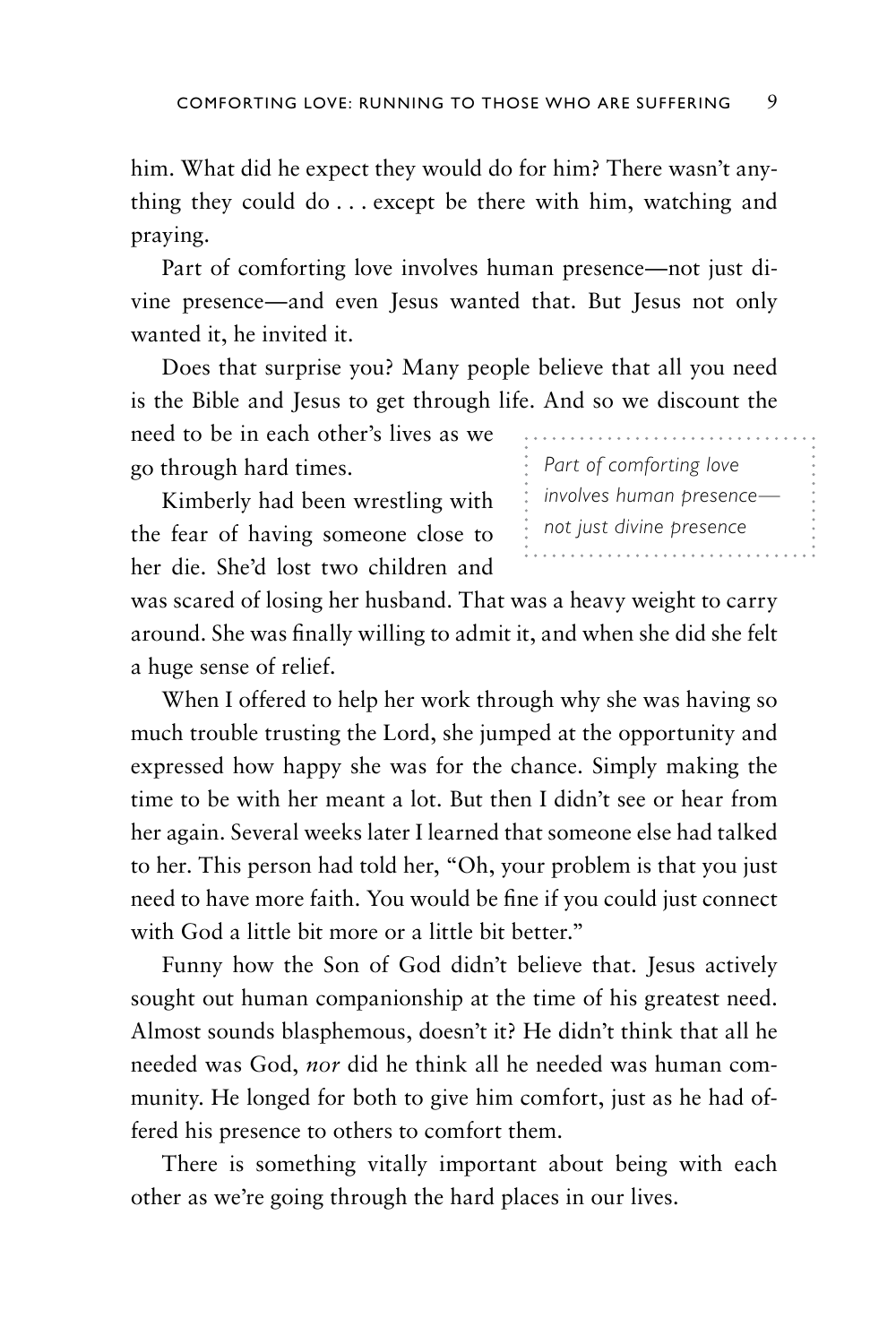#### Move toward the Suffering

Suffering isolates. No two experiences of suffering are exactly the same, which leaves you thinking, "No one else will be able to understand this." So you tend to shut yourself off from others. That sense of isolation only increases when others leave you alone.

Somehow, amid all the prenatal checkups and ultrasounds, the doctors missed that Maggie's baby suffered a rare congenital defect, a reality that finally became evident during her emergency C-section. There was nothing anyone could do for the little one, so Maggie and her husband took him home and cared for him until he died three weeks later.

Can you imagine what that was like? She had carried him to full term, dreamed of what he might look like, started building hopes for him, gotten everything together to take care of him . . . and then he wasn't there anymore. Her church family rallied around her and her family—initially. But then, slowly, they stopped asking how she was. Who knew what she might say? And so, although they didn't intend to, they effectively ignored what she was going through. Three months later, to them it was as though nothing had happened. They continued as if things were normal.

For her, things were anything but normal. Her world had been turned upside down. She was distressed in her body, her emotions, and her immediate family. She was still grieving and would be for a long time. But without someone moving toward her, the option for her to grieve with others was not open to her. She needed people to continue moving toward her, to break through the barriers that kept her alone with her grief.

Suffering doesn't have a lifespan you can conveniently schedule or contain. There are no easy, three-step ways of moving through it or predicting it. That's why Jesus' solution is personal. He urges you to move toward suffering people because that's what you've experienced from him.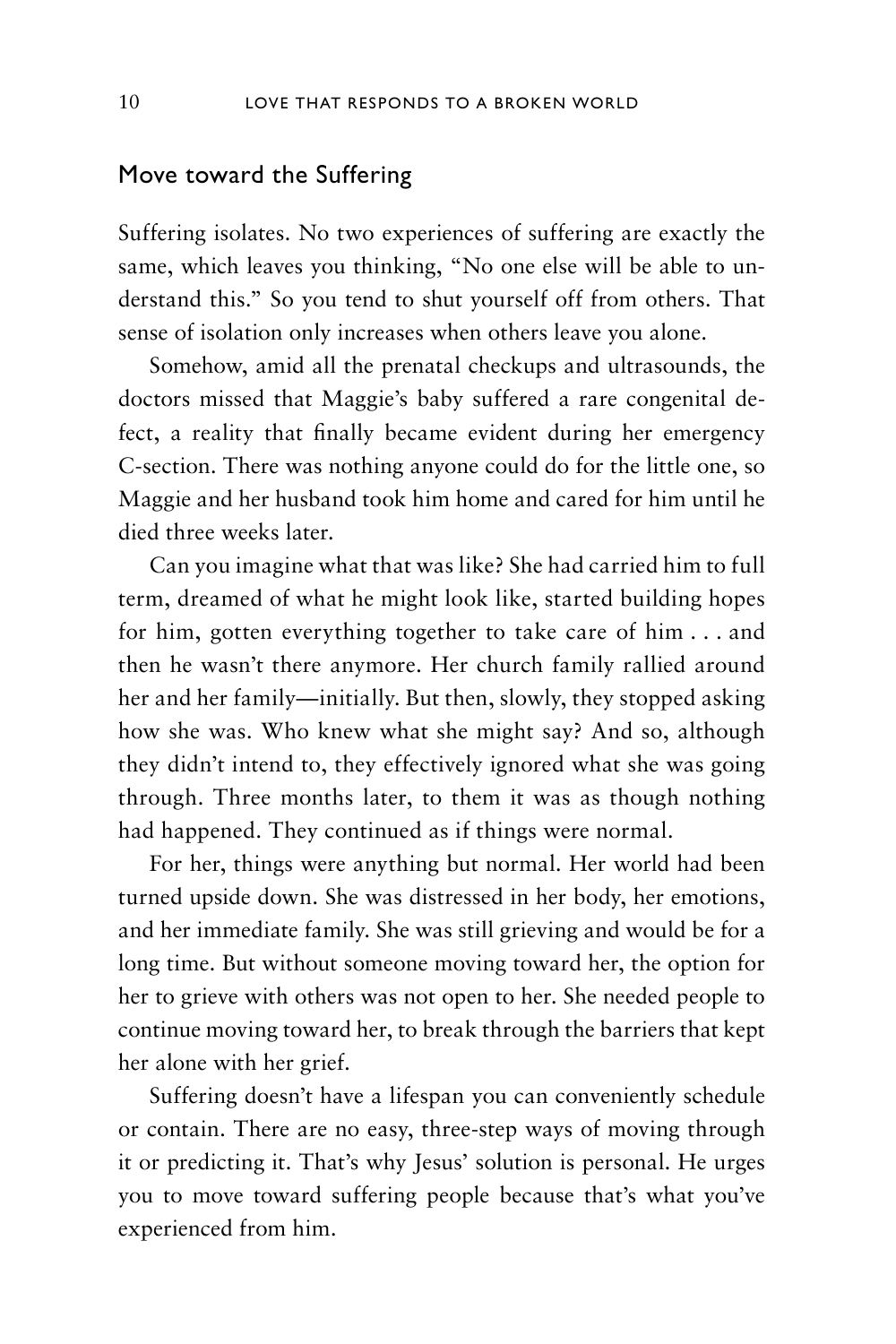#### Sharing the Comfort God Gave You

Thankfully, the early church understood how necessary it was for them to actively comfort each other. Listen to how Paul begins his second letter to his friends in the city of Corinth:

Blessed be the God and Father of our Lord Jesus Christ, the Father of mercies and God of all comfort, who comforts us in all our affliction, so that we may be able to comfort those who are in any affliction, with the comfort with which we ourselves are comforted by God. For as we share abundantly in Christ's sufferings, so through Christ we share abundantly in comfort too. If we are afflicted, it is for your comfort and salvation; and if we are comforted, it is for your comfort, which you experience when you patiently endure the same sufferings that we suffer. Our hope for you is unshaken, for we know that as you share in our sufferings, you will also share in our comfort.

For we do not want you to be ignorant, brothers, of the affliction we experienced in Asia. For we were so utterly burdened beyond our strength that we despaired of life itself. Indeed, we felt that we had received the sentence of death. But that was to make us rely not on ourselves but on God who raises the dead. He delivered us from such a deadly peril, and he will deliver us. On him we have set our hope that he will deliver us again. You also must help us by prayer, so that many will give thanks on our behalf for the blessing granted us through the prayers of many. (2 Corinthians 1:3–11)

Pay attention to the event that forms the context for this letter. Paul alludes to it in the second paragraph. What he and his companions were going through was so bad that it was more than they could take. They felt so strongly that the sentence of death had been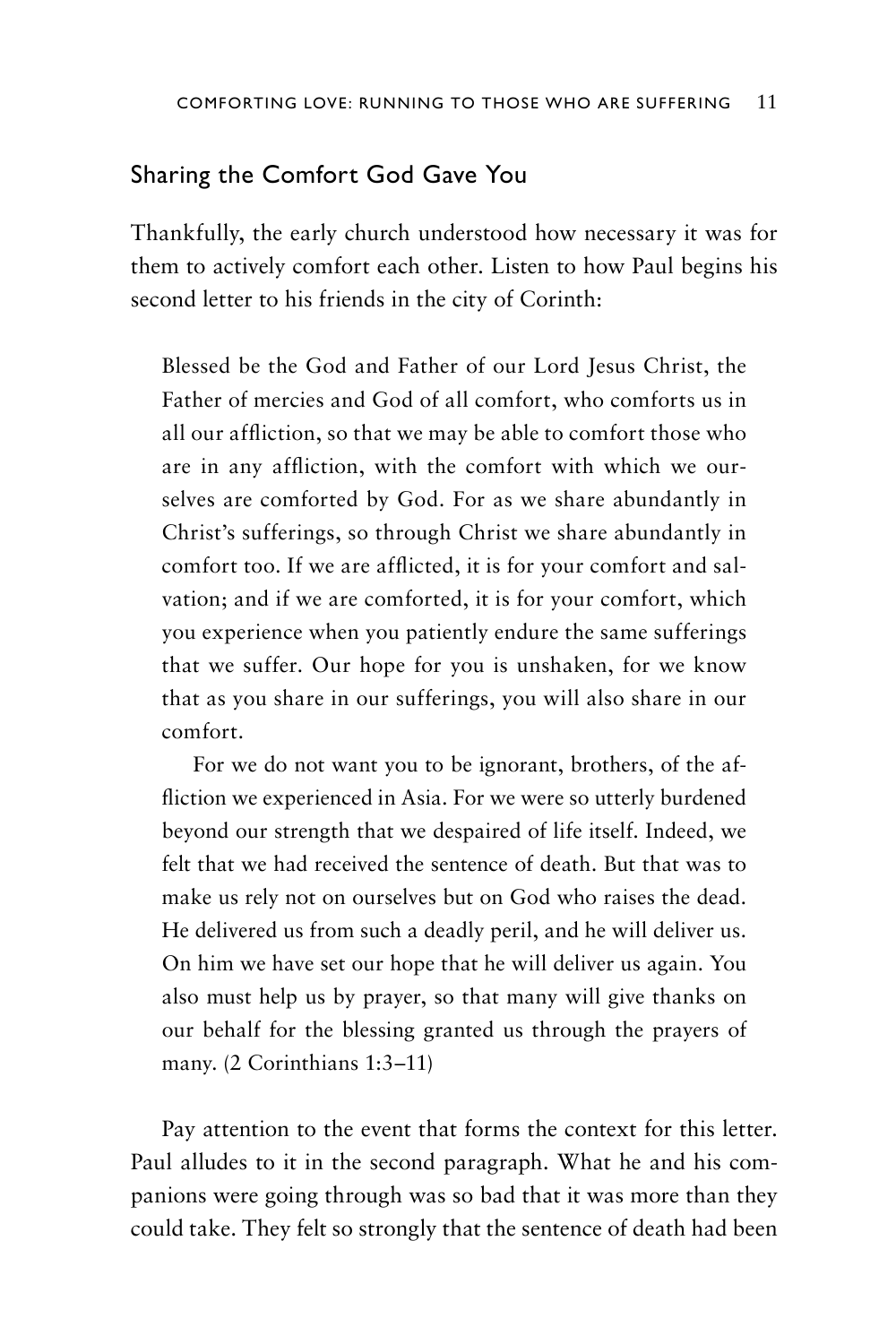served upon them that they stopped hoping they would survive. They knew very clearly that they were about to die.

Perhaps you know what that experience is like. You've been told by the doctor that you have a life-threatening cancer. You've watched helplessly as another car plowed through an intersection and slammed into yours. You've been in an accident at home or on the job that you were powerless to prevent and that you knew could easily kill you. Paul said he knew what it was like to know deep down that his life was over.

Yet even in that experience Paul had a sense that he wasn't alone. He knew God was involved, using this experience to teach him not to rely on himself but on God, who raises the dead. Many of us would have balked at that point. We would have said that if there was any purpose involved, then it would have been to rely on God to keep us from dying. Paul knew God's involvement didn't always mean he would remain safe.

God's presence guarded his life this time, but even more than that, it comforted him through the experience. As surprising as you might find Paul's confidence—that it was in a God who raises the dead versus a God who keeps us from dying—his understanding of God's comfort is even more unexpected.

As you unpack his logic above, you realize that Paul believed the purpose of being comforted by God was so that he could give that experience away to someone else. God is the "God of all comfort, who comforts us in all our affliction, so that we may be able to comfort those who are in any affliction, with the comfort with which we ourselves are comforted by God" (2 Corinthians 1:3–4). In effect, he says to the Corinthians, "I didn't go through that experience for my benefit only (that is, so that I could learn to rely more on God), but so that *you* would be comforted through it."

Do you have any experiences like that? Times when you have gone through hardship but found comfort and grace through it,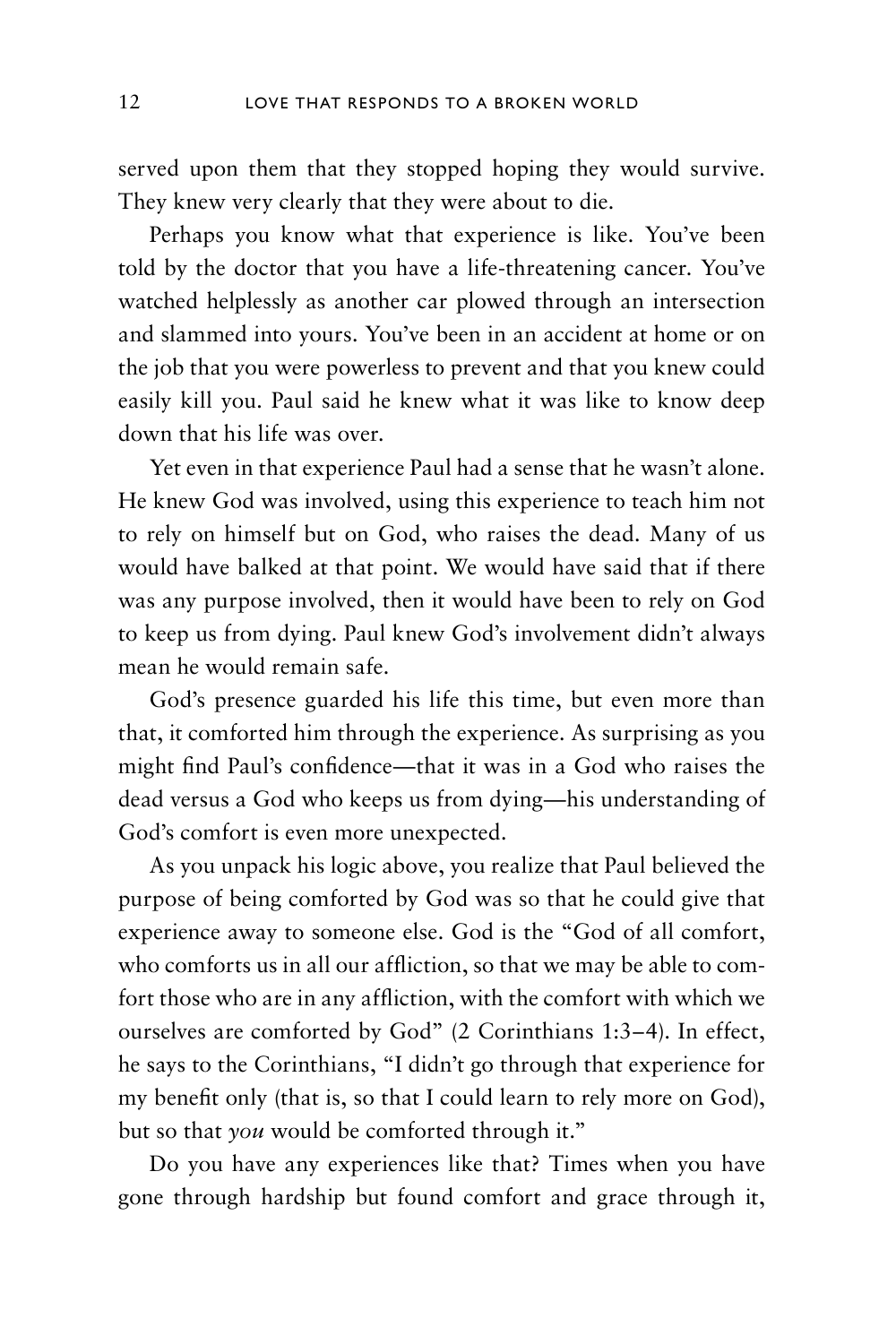comfort that in some ways was even more meaningful for the people with whom you shared it?

My youngest son tends to pass out when he sees blood. He came in from playing in the snow one day, crying hard. He had been pushing his brother on a sled when the sled hit the porch deck and stopped. He, on the other hand, did not stop. His head kept going and smashed into the sled. He thought he had knocked a tooth out, given all the blood he saw. As he was tearfully telling us this, his eyes rolled up into his head and his body fell limp.

Once we brought him around we *really* needed to comfort him, so I began telling him there are a lot of people who have the same reaction to blood that he does—including myself. A number of years

ago I finally stopped donating blood because I got tired of having to be revived. (I don't think the nurses enjoyed those experiences much either.)

It comforted my son to hear those stories of how I'd learned to live with the body and mind God had given me. As I shared them with him, he

| This is how we love: we share |  |  |
|-------------------------------|--|--|
| the stories of things we've   |  |  |
| faced. We don't do so to take |  |  |
| center stage, but to communi- |  |  |
| cate to someone else. "You're |  |  |
| not weird. You belong."       |  |  |
|                               |  |  |

realized that he was not alone in his experience. He lives among fellow sufferers who can share some of his burden.

This is how we love: we share the stories of things we've faced. We don't do so to take center stage, but to communicate to someone else, "You're not weird. You belong."

Paul explains the reason this way:

But God has so composed the body, giving greater honor to the part that lacked it, that there may be no division in the body, but that the members may have the same care for one another. If one member suffers, all suffer together; if one member is honored, all rejoice together. (1 Corinthians 12:24–26)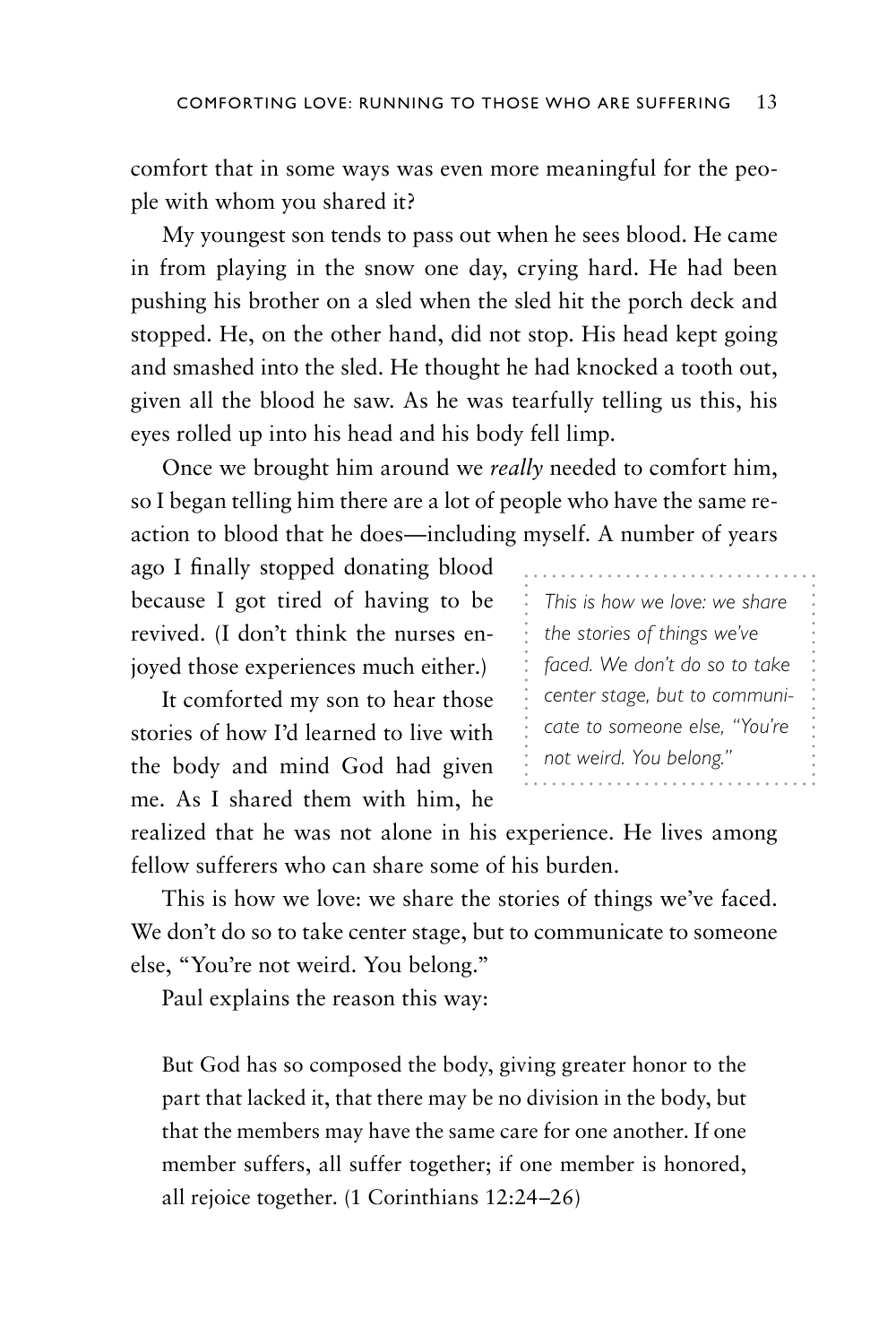We are all part of the same body. Paul argues in Ephesians that while we are saved *as* individuals, we are saved *into* a community—a community that is modeled on our God and works together to display an image of him to a watching world. After all, God is a "community" composed of three distinct, fully divine persons, yet so intertwined and close that he calls himself one God. Our human community, bound together in the Holy Spirit, is also made up of many different persons, yet we collectively form one body—in the same way that I am composed of billions of individual cells, yet they all cohere in one person.

If *any* part of Christ's body hurts, then the whole body hurts, and it is only right that we would gather around that hurting part in order to care for him or her. If we didn't, we would be demonstrating a body that is unhealthy and sick. A simple but important part of love is to run to sufferers and share with them our presence and the comfort we ourselves have received.

Pause for a moment and think: who are the people you know who need the comfort of your presence in their suffering? Are there stories from your life that will comfort them?

That's what you see Paul doing in his relationships. He tells his story of suffering and finding God in the middle of it, in order to use that experience to help the people around him. While Jesus asked for companionship in his sufferings, Paul demonstrates how to be a companion for the suffering, how to share comfort with each other when we're hurting. God cares about our sufferings and can't stand to leave us alone in them. It is one of the primary attributes of his love.

Because we have experienced that kind of love from God, we find we can come alongside others to help relieve their suffering.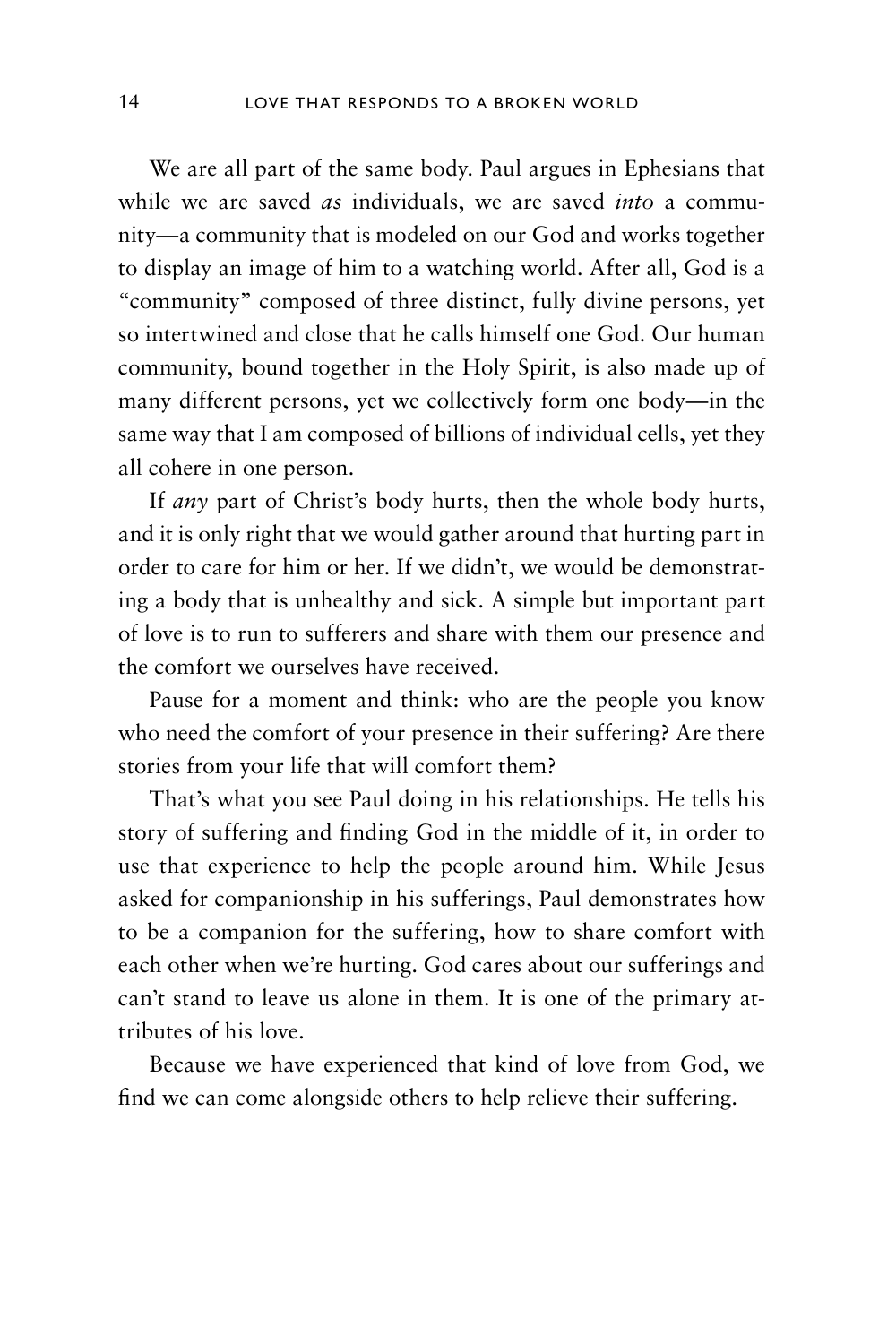#### Being Present with the Suffering

When your child cries, you drop everything and go to her, don't you? Why? You want to see what's wrong. You want to help if you can. And especially, you want to comfort with your presence. Simply being there with her is comforting. The same is true of all your other relationships. People will know you love them when you prioritize being with them in their distress.

Ethan told me once of getting a phone call in which he learned that his son had been rushed to the emergency room. When he arrived at the hospital he was surprised, to say the least, to find that that his pastor was already there with his son. Surprised, but deeply touched. Think about that: the pastor was not a doctor, and he had no medical knowledge that could help the boy. But his rushing to be with the family was so important to them that I heard the story many years later.

As Stan, our Pastor of Compassion Ministries, toured my neighborhood following severe damage by strong winds, he explained to me, "When something like this happens, you go. You don't make

a phone call." He understood what Jesus and Paul knew: personal contact during suffering, even if you have nothing to say, is one of the most special gifts you can offer.

| personal contact during       |
|-------------------------------|
| suffering, even if you have   |
| nothing to say, is one of the |
| most special gifts you can    |
| offer.                        |
|                               |

Very likely, God is not calling you to relocate halfway across the country

to a hurricane-plagued city set on the rim of the Gulf of Mexico (although if he is, I know a church that would warmly welcome you). But he is calling you to look around where you live and run to embrace those who are suffering.

Are there sufferers in your home? A child who's out of sorts today who needs you to realize that something at school went wrong? A